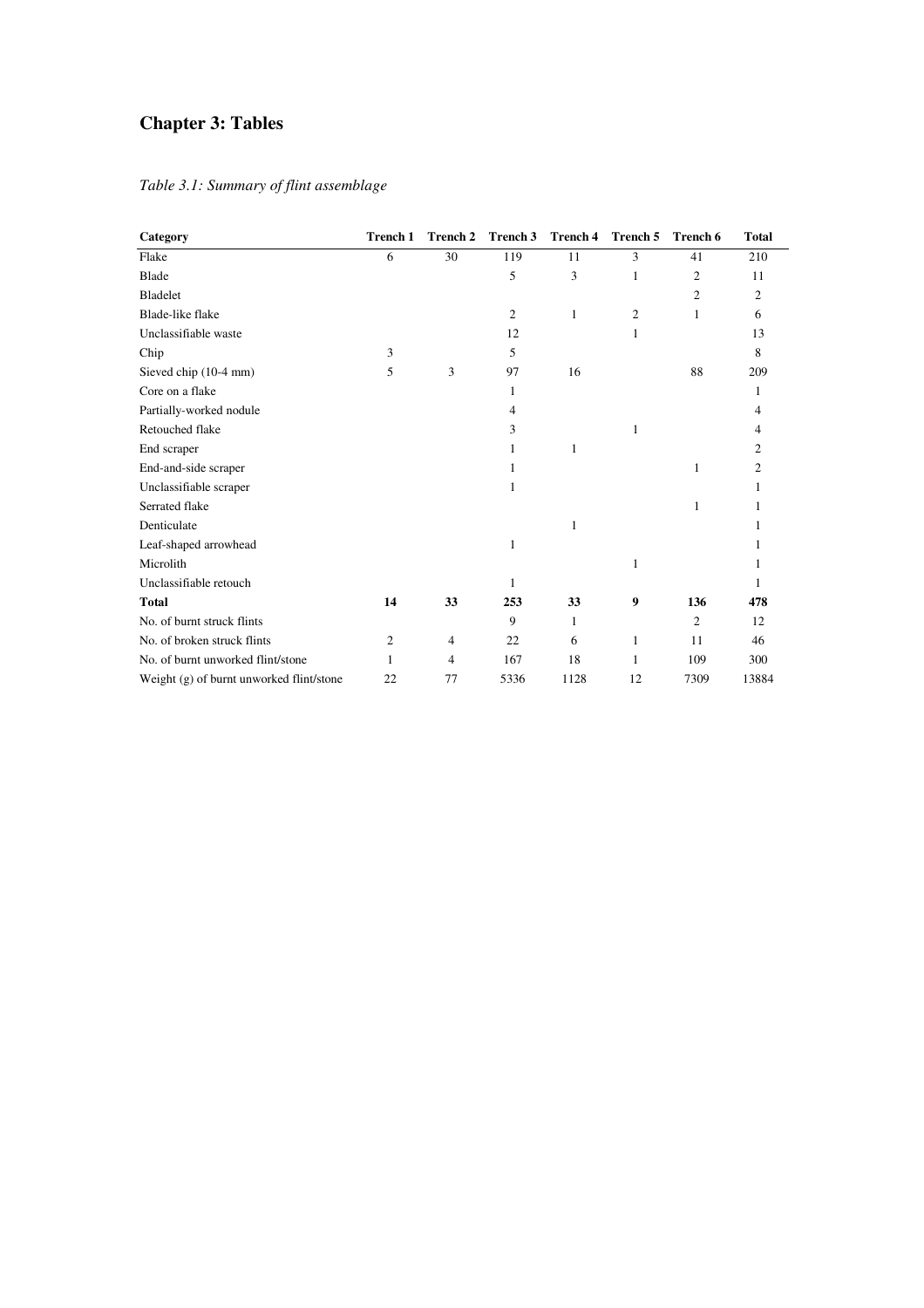|                                          |      |                |                                    | 3017 |                |                |              |     |           |      | 6003 |      |                |              |
|------------------------------------------|------|----------------|------------------------------------|------|----------------|----------------|--------------|-----|-----------|------|------|------|----------------|--------------|
| Category                                 | 3018 |                | 3024 3035 3046 3050 3065 3099 6004 |      |                |                |              |     | 6017 6021 |      | 6027 | 6034 | 6035 6036      | <b>Total</b> |
| Flake                                    | 7    | 16             |                                    | 5    | $\overline{c}$ |                |              | 5   | 7         | 6    | 5    |      | $\overline{c}$ | 56           |
| Blade                                    | ш    |                |                                    |      |                |                |              |     |           |      |      |      |                | 2            |
| <b>Bladelet</b>                          |      |                |                                    |      |                |                |              |     |           |      |      |      |                |              |
| Unclassifiable waste                     |      |                |                                    |      |                |                |              |     |           |      |      |      |                |              |
| Sieved chip (10-4mm)                     |      |                |                                    |      |                |                | 2            |     | 27        |      | 23   | 10   |                | 63           |
| Partially-worked nodule                  |      |                |                                    |      |                |                |              |     |           |      |      |      |                |              |
| End-and-side scraper                     |      |                |                                    |      |                |                |              |     |           |      |      |      |                |              |
| Serrated flake                           |      |                |                                    |      |                |                |              |     |           |      |      |      |                |              |
| <b>Total</b>                             | 8    | 18             |                                    | 5    | 3              |                | $\mathbf{2}$ | 5   | 36        | 8    | 28   | 10   | $\mathbf{2}$   | 126          |
| No. of burnt struck flints               |      |                |                                    |      |                |                |              |     |           |      |      |      |                |              |
| No. of broken struck flints              | 3    | $\overline{c}$ |                                    |      |                | 6              |              | -1  | 3         |      | 2    |      |                | 19           |
| No. of burnt unworked flint/stone        | 3    | 4              |                                    | 2    |                | $\overline{c}$ |              | 8   | 22        | 9    | 17   |      | 4              | 73           |
| Weight (g) of burnt unworked flint/stone | 31   | 10             |                                    | 16   | 2              | 4              |              | 284 | 2031      | 1049 | 541  |      | 205            | 4180         |

### *Table 3.2: The flint assemblage from the late Bronze Age hilltop enclosure ditch (3017/6003)*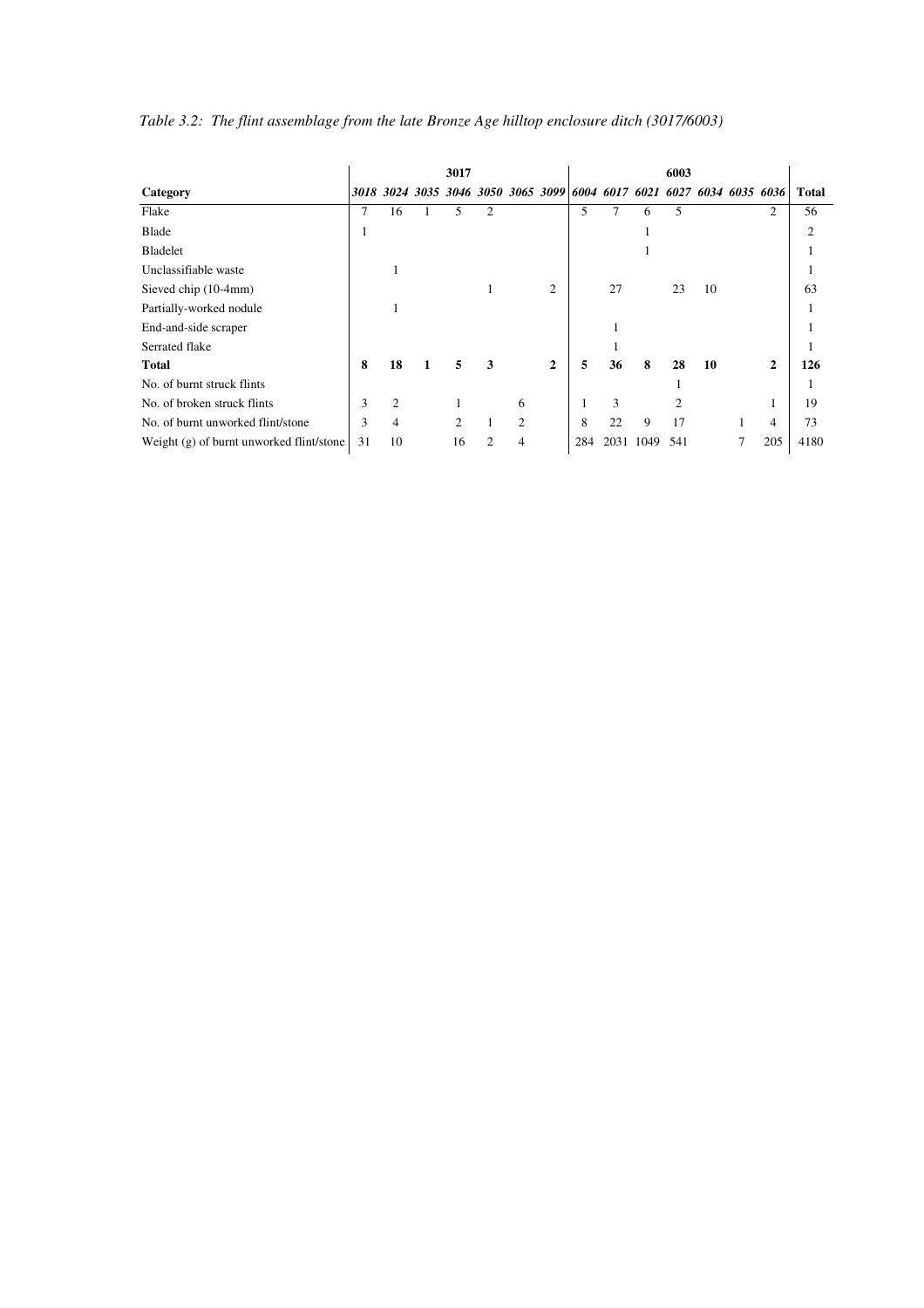|                                          |      |                |                |      | <b>Context</b> |      |      |      |                |
|------------------------------------------|------|----------------|----------------|------|----------------|------|------|------|----------------|
| Category:                                | 3006 | 3007           | 3034           | 3036 | 3039           | 3040 | 3059 | 3061 | <b>Total</b>   |
| Flake                                    |      | 6              | 6              | 3    |                | 16   | 2    | 2    | 37             |
| Blade                                    |      |                |                |      |                |      |      |      |                |
| Unclassifiable waste                     |      |                |                |      |                | 6    |      | 2    | 8              |
| Chip                                     |      |                |                |      |                | 3    |      |      | 4              |
| Sieved chips (10-4mm)                    |      |                |                |      |                | 19   |      | 5    | 24             |
| Core on a flake                          |      |                |                |      |                |      |      |      |                |
| Partially-worked nodule                  |      |                |                |      |                |      |      |      |                |
| <b>Total</b>                             | 1    | 6              | $\overline{7}$ | 4    | 1              | 46   | 2    | 9    | 76             |
| No. of burnt struck flints               |      |                |                |      |                |      |      |      | $\mathfrak{D}$ |
| No. of broken struck flints              |      | л.             |                |      |                | 2    |      |      | 3              |
| No. of burnt unworked flint/stone        |      | 2              | 33             | 8    | 5              | 12   | 8    | 10   | 78             |
| Weight (g) of burnt unworked flint/stone |      | $\mathfrak{2}$ | 1341           | 530  | 348            | 392  | 784  | 105  | 3502           |

### *Table 3.3: The flint assemblage from early Iron Age pit 3006*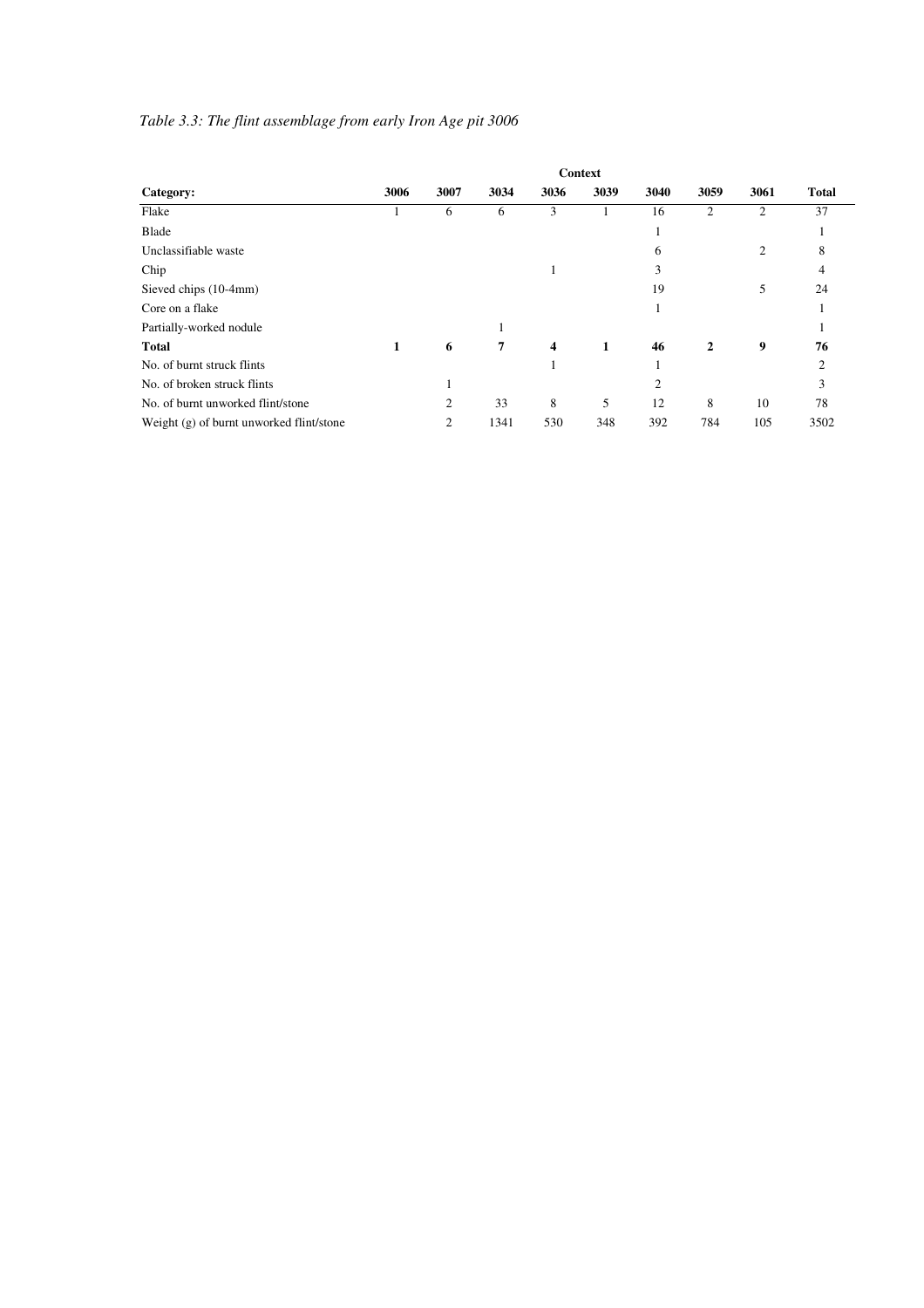| Pit   | No. of pieces | Weight $(g)$   |
|-------|---------------|----------------|
| 3004  | 2             | 6              |
| 3006  | 78            | 3502           |
| 3019  | 5             | $\overline{2}$ |
| 3109  | 3             | 2              |
| 3152  | 3             | 137            |
| 4003  | 5             | 835            |
| 6011  | 30            | 2673           |
| 6022  | 15            | 511            |
| Total | 141           | 7668           |

*Table 3.4: Burnt unworked flint and stone recovered from pits*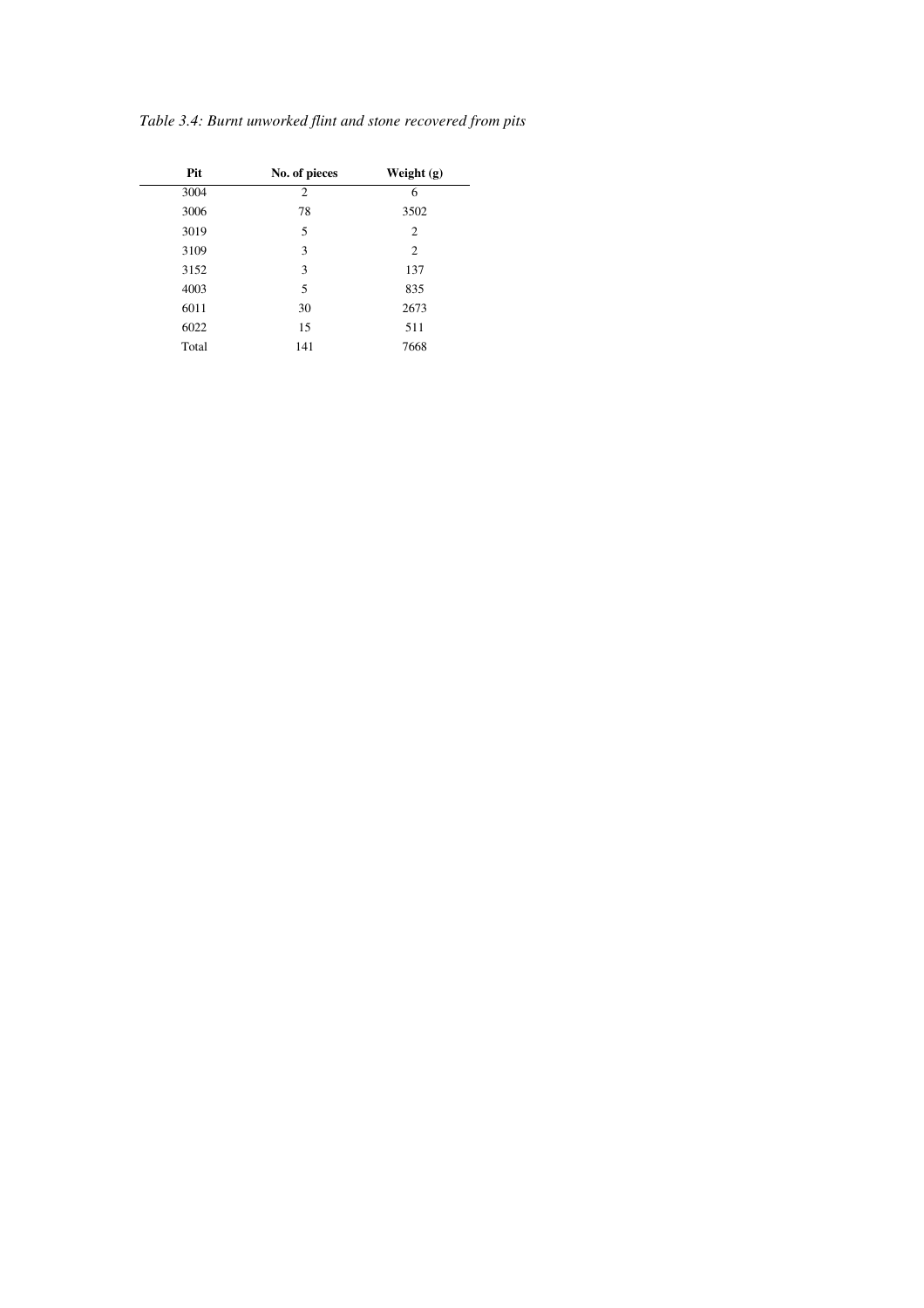| Table 3.5: Composition of prehistoric pottery assemblage by date |  |
|------------------------------------------------------------------|--|
|                                                                  |  |

| Date                               | Sherd count Weight (g) |        |
|------------------------------------|------------------------|--------|
| Early Bronze Age                   | 2                      | 6      |
| Late Bronze Age                    | 1061                   | 7233   |
| Late Bronze Age or early Iron Age  | 170                    | 1349   |
| Late Bronze Age or middle Iron Age | 8                      | 44     |
| Early Iron Age                     | 1608                   | 12,041 |
| Early Iron Age 1                   | 11                     | 77     |
| Early Iron Age 2                   | 288                    | 4688   |
| Early or middle Iron Age           | 8                      | 157    |
| Middle Iron Age                    | 215                    | 1435   |
| Indeterminate                      | 1                      | 1      |
| Total                              | 3372                   | 27,031 |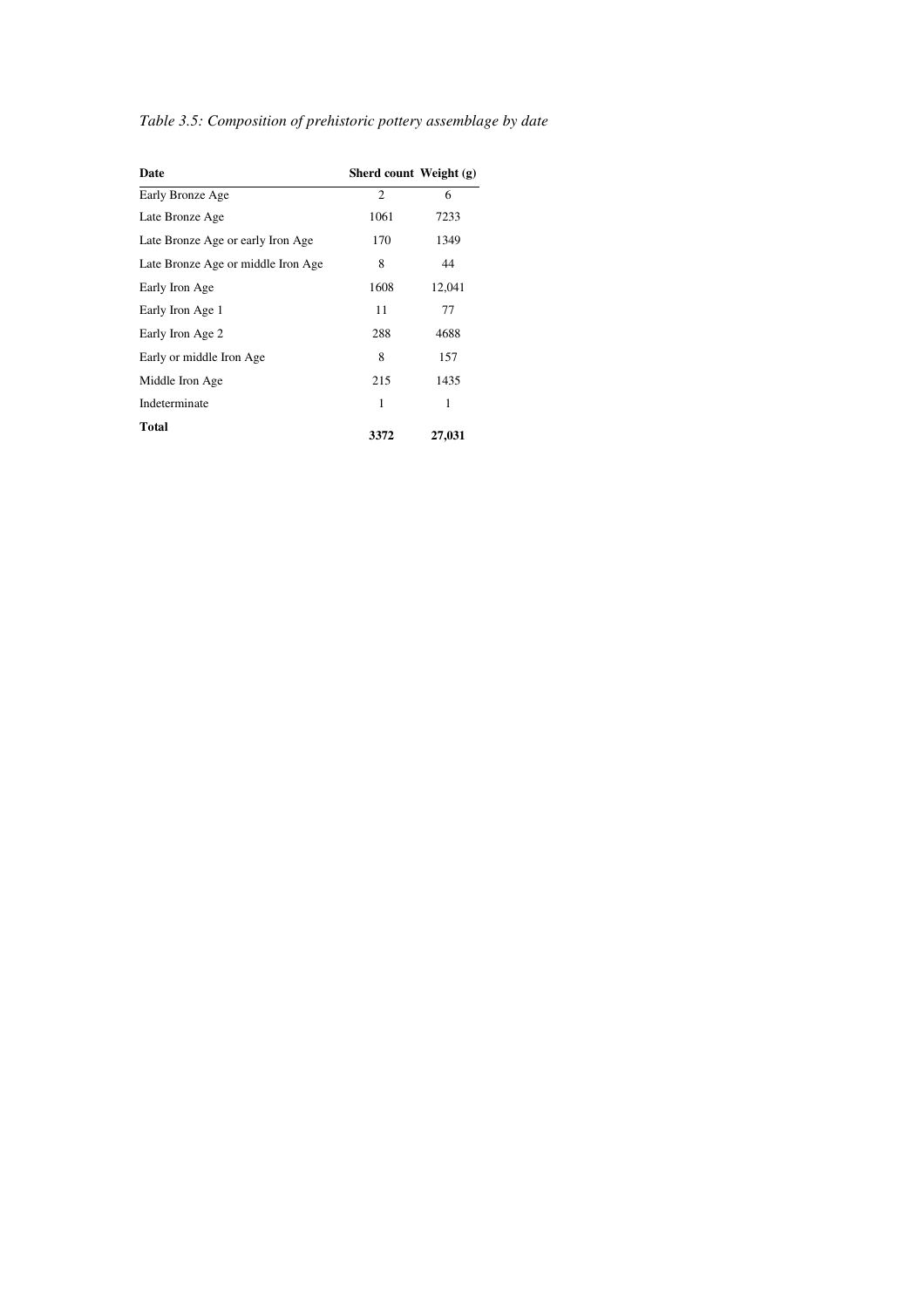### *Table 3.6: Prehistoric pottery fabrics*

|                          | Fabric group Fabric letter  | <b>Inclusion size</b>       | Sherd count % by sherd Weight | count    | (g)                         | $%$ by<br>weight | Vessel count % by vessel | count   |
|--------------------------|-----------------------------|-----------------------------|-------------------------------|----------|-----------------------------|------------------|--------------------------|---------|
| $\,1$                    | $\boldsymbol{\rm{A}}$       | $\,1\,$                     | 993                           | 29.45    | 6196                        | 22.92            | $78\,$                   | 39.0    |
| $\,1$                    | $\boldsymbol{\mathsf{A}}$   | $\overline{c}$              | $\sqrt{48}$                   | $1.42\,$ | 441                         | 1.63             | $\sqrt{4}$               | $2.0\,$ |
| $\,1$                    | $\boldsymbol{\mathsf{A}}$   | $\overline{4}$              | 131                           | 3.88     | 1063                        | 3.93             | 14                       | $7.0\,$ |
| $\mathbf{1}$             | $\mathbf{A}$                | 5                           | $\sqrt{6}$                    | 0.18     | $40\,$                      | 0.15             | $\boldsymbol{0}$         |         |
| $\sqrt{2}$               | $\mathbf{A}\mathbf{B}$      | $\mathbf{1}$                | 57                            | 1.69     | 797                         | 2.95             | $\mathfrak s$            | $2.5\,$ |
| $\sqrt{2}$               | ABF                         | $\mathbf{1}$                | $\ensuremath{\mathfrak{Z}}$   | $0.09\,$ | 51                          | 0.19             | $\mathbf{1}$             | $0.5\,$ |
| $\sqrt{2}$               | ABP                         | $\mathbf{1}$                | 9                             | 0.27     | 47                          | 0.17             | $\boldsymbol{0}$         |         |
| $\sqrt{2}$               | ${\sf ABPfe}$               | $\mathbf{1}$                | 3                             | 0.09     | 39                          | 0.14             | $\boldsymbol{0}$         |         |
| $\sqrt{2}$               | ABS                         | $\mathbf{1}$                | $\mathbf{1}$                  | $0.03\,$ | 11                          | 0.04             | $\boldsymbol{0}$         |         |
| $\sqrt{2}$               | $\mathbf{BA}$               | $\mathbf{1}$                | $\sqrt{6}$                    | $0.18\,$ | 121                         | 0.45             | $\boldsymbol{0}$         |         |
| $\sqrt{2}$               | $\mathbf{A}\mathbf{B}$      | $\overline{\mathbf{c}}$     | $\,1$                         | $0.03\,$ | $16\,$                      | $0.06\,$         | $\boldsymbol{0}$         |         |
| $\sqrt{2}$               | $\mathbf{BA}$               | $\mathfrak{2}$              | 11                            | 0.33     | 140                         | 0.52             | $\mathbf{1}$             | $0.5\,$ |
| $\sqrt{2}$               | $\mathbf{BA}$               | $\ensuremath{\mathfrak{Z}}$ | $\sqrt{2}$                    | 0.06     | $20\,$                      | $0.07\,$         | $\boldsymbol{0}$         |         |
| $\sqrt{2}$               | $\mathbf{A}\mathbf{B}$      | 4                           | 31                            | 0.92     | 422                         | 1.56             | $\boldsymbol{0}$         |         |
| $\sqrt{2}$               | ${\sf ABF}$                 | $\overline{4}$              | $\sqrt{6}$                    | 0.18     | 56                          | 0.21             | $\boldsymbol{0}$         |         |
| $\sqrt{2}$               | ABP                         | 4                           | $\sqrt{6}$                    | 0.18     | 127                         | 0.47             | $\mathbf{1}$             | $0.5\,$ |
| $\sqrt{2}$               | $\mathbf{BA}$               | 5                           | $\,1$                         | $0.03\,$ | 50                          | $0.18\,$         | $\boldsymbol{0}$         |         |
| $\mathfrak{Z}$           | $\mathbf{A}\mathbf{C}$      | $\mathbf{1}$                | $\mathbf{1}$                  | $0.03\,$ | 14                          | 0.05             | $\boldsymbol{0}$         |         |
| $\overline{4}$           | $\rm AF$                    | $\mathbf{1}$                | 47                            | 1.39     | 338                         | 1.25             | $\overline{4}$           | $2.0\,$ |
| $\overline{4}$           | <b>AFMQ</b>                 | $\mathbf{1}$                | $\sqrt{2}$                    | $0.06\,$ | $\sqrt{6}$                  | 0.02             | $\boldsymbol{0}$         |         |
|                          | ${\sf AFP}$                 | $\mathbf{1}$                |                               | 0.03     | 67                          |                  |                          |         |
| $\overline{4}$           |                             |                             | $\mathbf{1}$                  | $0.03\,$ |                             | 0.25             | $\boldsymbol{0}$         |         |
| $\overline{\mathcal{A}}$ | AFPfe                       | $\mathbf{1}$                | $\mathbf{1}$                  |          | $\ensuremath{\mathfrak{Z}}$ | $0.01\,$         | $\boldsymbol{0}$         |         |
| $\overline{4}$           | <b>AFQ</b>                  | $\mathbf{1}$                | $\mathbf{1}$                  | $0.03\,$ | $\sqrt{5}$                  | $0.02\,$         | $\boldsymbol{0}$         |         |
| $\overline{4}$           | $\rm{AF}$                   | $\sqrt{2}$                  | 25                            | 0.74     | 194                         | 0.72             | $\boldsymbol{2}$         | $1.0\,$ |
| $\overline{4}$           | $\rm AF$                    | 4                           | $18\,$                        | 0.53     | 163                         | 0.60             | $\boldsymbol{0}$         |         |
| $\overline{\mathcal{A}}$ | $\rm AF$                    | 5                           | 36                            | $1.07\,$ | 126                         | 0.47             | $\mathbf{1}$             | 0.5     |
| $\mathfrak s$            | $\rm{AQ}$                   | $\mathbf{1}$                | 413                           | 12.25    | 2170                        | 8.03             | 15                       | $7.5\,$ |
| 5                        | AQB                         | $\mathbf{1}$                | $\,1$                         | 0.03     | 16                          | 0.06             | $\boldsymbol{0}$         |         |
| $\sqrt{5}$               | $\rm AQF$                   | $\mathbf{1}$                | $\sqrt{2}$                    | $0.06\,$ | 24                          | 0.09             | $\boldsymbol{0}$         |         |
| 5                        | AQP                         | $\mathbf{1}$                | $\sqrt{2}$                    | 0.06     | 15                          | 0.06             | $\overline{\mathbf{c}}$  | $1.0\,$ |
| $\mathfrak s$            | AQS                         | $\mathbf{1}$                | $\mathbf{1}$                  | 0.03     | 16                          | 0.06             | $\boldsymbol{0}$         |         |
| 5                        | $\rm{AQ}$                   | $\sqrt{2}$                  | 146                           | 4.33     | 914                         | 3.38             | $\sqrt{4}$               | $2.0\,$ |
| 5                        | <b>AQP</b>                  | $\sqrt{2}$                  | $\sqrt{2}$                    | 0.06     | 16                          | 0.06             | $\boldsymbol{0}$         |         |
| 5                        | $\rm AQ$                    | 3                           | $\mathfrak{Z}$                | $0.09\,$ | 15                          | 0.06             | $\boldsymbol{0}$         |         |
| 5                        | AQ                          | $\overline{4}$              | 10                            | 0.30     | 145                         | 0.54             | $\boldsymbol{0}$         |         |
| $\sqrt{5}$               | AQB                         | $\overline{4}$              | 48                            | 1.42     | 691                         | 2.56             | $\,1$                    | $0.5\,$ |
| $\sqrt{5}$               | $\rm{AQ}$                   | 22                          | $\sqrt{4}$                    | 0.12     | $\,1\,$                     | $0.01\,$         | $\boldsymbol{0}$         |         |
| $\epsilon$               | ${\sf AP}$                  | $\mathbf{1}$                | 21                            | 0.62     | 233                         | 0.86             | $\overline{\mathbf{c}}$  | $1.0\,$ |
| 6                        | $\rm{APfe}$                 | $\mathbf{1}$                | $\mathbf{1}$                  | 0.03     | $\boldsymbol{6}$            | $0.02\,$         | $\boldsymbol{0}$         |         |
| 6                        | ${\sf APS}$                 | $\mathbf{1}$                | 3                             | 0.09     | $\ensuremath{\mathfrak{Z}}$ | $0.01\,$         | $\boldsymbol{0}$         |         |
| 6                        | ${\sf APSM}$                | 1                           | 3                             | $0.09\,$ | $\mathfrak s$               | $0.02\,$         | $\boldsymbol{0}$         |         |
| 6                        | ${\sf AP}$                  | 4                           | 3                             | 0.09     | 31                          | $0.11\,$         | $\boldsymbol{0}$         |         |
| 6                        | $\rm{APfe}$                 | 4                           | 13                            | 0.39     | 16                          | $0.06\,$         | $\boldsymbol{0}$         |         |
| $\boldsymbol{7}$         | $\mathbf{A}\mathbf{S}$      | $\mathbf{1}$                | 107                           | 3.17     | 811                         | $3.00\,$         | 7                        | 3.5     |
| $\boldsymbol{7}$         | ASFQ                        | $\mathbf{1}$                | $\,1$                         | 0.03     | $27\,$                      | $0.10\,$         | $\boldsymbol{0}$         |         |
| $\boldsymbol{7}$         | $\boldsymbol{\mathsf{ASO}}$ | $\mathbf{1}$                | 3                             | 0.09     | 74                          | 0.27             | $\boldsymbol{0}$         |         |
| $\boldsymbol{7}$         | ASQ                         | $\mathbf{1}$                | 5                             | 0.15     | 45                          | 0.17             | $\mathbf{1}$             | 0.5     |
| $\boldsymbol{7}$         | $\mathbf{A}\mathbf{S}$      | $\mathfrak{2}$              | $\ensuremath{\mathfrak{Z}}$   | 0.09     | 30                          | 0.11             | $\mathbf{1}$             | $0.5\,$ |
| $\boldsymbol{7}$         | $\mathbf{A}\mathbf{S}$      | $\overline{\mathcal{L}}$    | 10                            | 0.30     | 79                          | 0.29             | $\mathbf{1}$             | $0.5\,$ |
| $\boldsymbol{7}$         | $\operatorname{ASP}$        | $\overline{\mathcal{A}}$    | $\,1$                         | $0.03\,$ | 16                          | 0.06             | $\boldsymbol{0}$         |         |
| $\boldsymbol{7}$         | $\mathbf{A}\mathbf{S}$      | $\mathfrak s$               | $\,$ 8 $\,$                   | 0.24     | $100\,$                     | 0.37             | $\boldsymbol{0}$         |         |
| $\,8\,$                  | $\rm AO$                    | $\mathbf{1}$                | 5                             | $0.18\,$ | 132                         | 0.49             | $\boldsymbol{0}$         |         |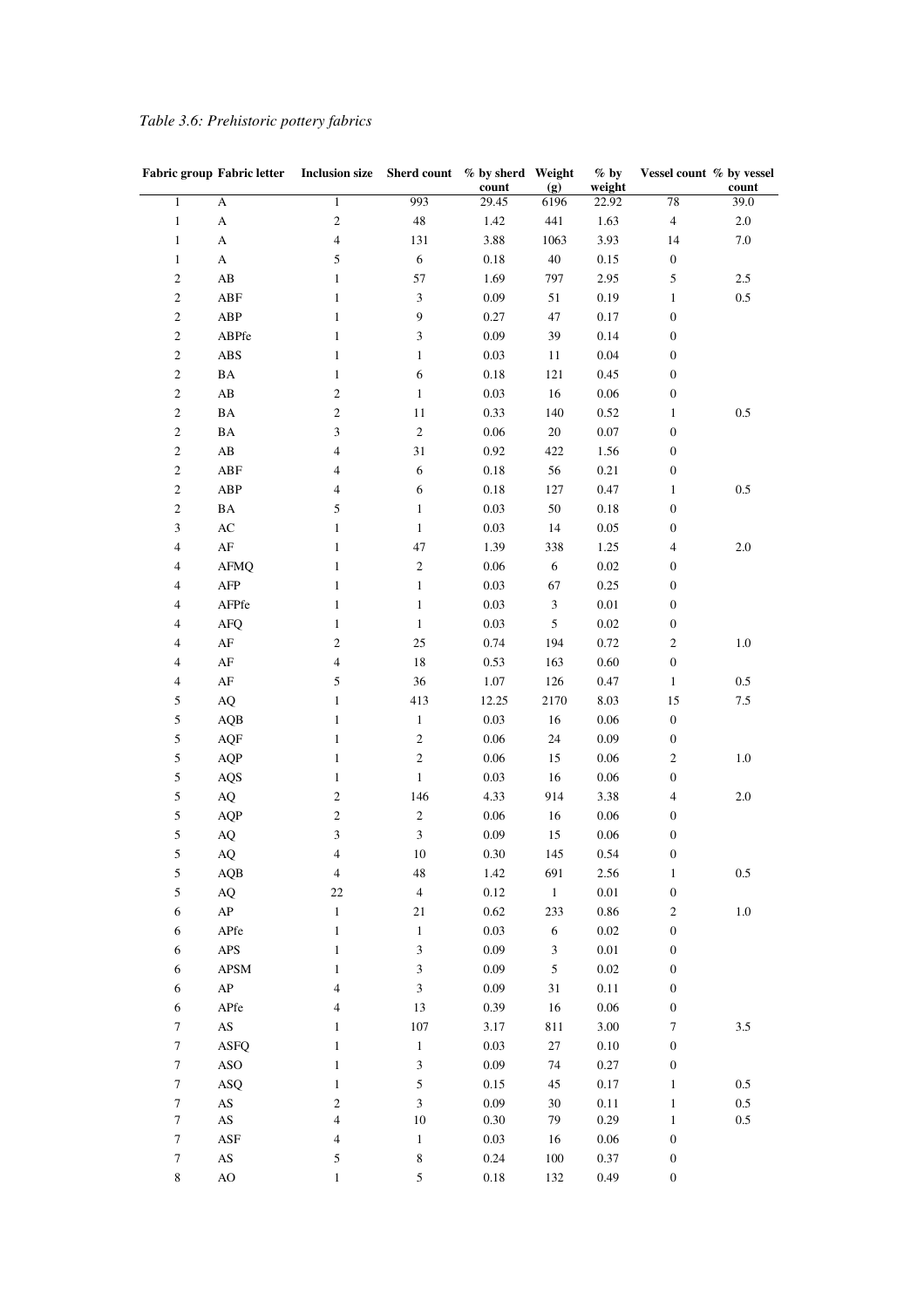|                | <b>Fabric group Fabric letter</b> | <b>Inclusion size</b>       | Sherd count % by sherd Weight | count    |                                   | $%$ by<br>weight | Vessel count % by vessel | count   |
|----------------|-----------------------------------|-----------------------------|-------------------------------|----------|-----------------------------------|------------------|--------------------------|---------|
| $\sqrt{8}$     | <b>AMFS</b>                       | $\overline{4}$              | $\overline{2}$                | 0.06     | $\left( \mathbf{g} \right)$<br>31 | 0.11             | $\boldsymbol{0}$         |         |
| 9              | $\, {\bf B}$                      | $\mathbf{1}$                | $\sqrt{2}$                    | $0.06\,$ | $\boldsymbol{9}$                  | 0.03             | $\boldsymbol{0}$         |         |
| $\overline{9}$ | $\, {\bf B}$                      | $\overline{c}$              | $\,1\,$                       | 0.03     | $23\,$                            | 0.09             | $\boldsymbol{0}$         |         |
| 12             | ${\rm AD}$                        | $\mathbf{1}$                | $\sqrt{2}$                    | $0.06\,$ | 26                                | $0.10\,$         | $\boldsymbol{0}$         |         |
| $12\,$         | ADF                               | $\mathbf{1}$                | $\mathbf{1}$                  | $0.03\,$ | 10                                | 0.04             | $\boldsymbol{0}$         |         |
| $12\,$         | <b>ADQ</b>                        | $\mathbf{1}$                | $\sqrt{3}$                    | $0.09\,$ | 47                                | 0.17             | $\boldsymbol{0}$         |         |
| 12             | $\ensuremath{\mathsf{ASD}}$       | $\mathbf{1}$                | $\sqrt{5}$                    | $0.15\,$ | 46                                | 0.17             | $\boldsymbol{0}$         |         |
| 12             | D                                 | 1                           | 84                            | 2.49     | 676                               | 2.50             | 2                        | $1.0\,$ |
| $12\,$         | DA                                | $\mathbf{1}$                | $\sqrt{2}$                    | $0.06\,$ | $42\,$                            | 0.16             | $\boldsymbol{0}$         |         |
| 12             | $\ensuremath{\mathsf{DAPB}}$      | $\mathbf{1}$                | $\sqrt{2}$                    | $0.06\,$ | 13                                | $0.05\,$         | $\boldsymbol{0}$         |         |
| 12             | ${\rm DB}$                        | $\mathbf{1}$                | 15                            | 0.44     | 232                               | 0.86             | $\boldsymbol{0}$         |         |
| 12             | $\rm DF$                          | $\mathbf{1}$                | $10\,$                        | 0.30     | $72\,$                            | 0.27             | $\mathbf{1}$             | $0.5\,$ |
| 12             | DQ                                | $\mathbf{1}$                | $\boldsymbol{7}$              | 0.21     | 43                                | 0.16             | $\boldsymbol{0}$         |         |
| 12             | $\mathbf{D}\mathbf{S}$            | $\mathbf{1}$                | $12\,$                        |          |                                   |                  | $\mathbf{1}$             | $0.5\,$ |
|                |                                   |                             |                               | 0.36     | 125                               | 0.46             |                          |         |
| 12             | FAD                               | $\mathbf{1}$                | $\,1$                         | $0.03\,$ | $\ensuremath{\mathfrak{Z}}$       | $0.01\,$         | $\boldsymbol{0}$         |         |
| 12             | FD                                | $\mathbf{1}$                | $\mathbf{1}$                  | 0.03     | $10\,$                            | 0.04             | $\boldsymbol{0}$         |         |
| 12             | $\ensuremath{\mathsf{DF}}$        | $\sqrt{2}$                  | $\mathbf{1}$                  | $0.03\,$ | $\mathbf{1}$                      | $0.00\,$         | $\boldsymbol{0}$         |         |
| 12             | DQ                                | $\sqrt{2}$                  | 9                             | 0.27     | $46\,$                            | 0.17             | $\boldsymbol{0}$         |         |
| 12             | <b>ADQ</b>                        | $\overline{4}$              | $\sqrt{2}$                    | $0.06\,$ | 26                                | 0.10             | $\mathbf{1}$             | $0.5\,$ |
| 12             | <b>DQS</b>                        | $\overline{4}$              | $\mathbf{1}$                  | 0.03     | $\boldsymbol{7}$                  | 0.03             | $\boldsymbol{0}$         |         |
| 12             | <b>DAQ</b>                        | $\sqrt{5}$                  | $\mathbf{1}$                  | 0.03     | 6                                 | 0.02             | $\boldsymbol{0}$         |         |
| 12             | $\mathop{\rm DS}\nolimits$        | $\sqrt{5}$                  | $\sqrt{3}$                    | $0.09\,$ | 16                                | 0.06             | $\boldsymbol{0}$         |         |
| 13             | $\mathcal{O}$                     | $\sqrt{2}$                  | $\sqrt{2}$                    | $0.06\,$ | $\boldsymbol{7}$                  | 0.03             | $\boldsymbol{0}$         |         |
| 14             | $\mathbf F$                       | $\mathbf{1}$                | $12\,$                        | 0.36     | 14                                | 0.05             | $\boldsymbol{2}$         | $1.0\,$ |
| 14             | ${\rm FA}$                        | $\mathbf{1}$                | $\mathbf{1}$                  | 0.03     | $\boldsymbol{7}$                  | 0.03             | $\mathbf{1}$             | $0.5\,$ |
| 14             | FAPfe                             | $\mathbf{1}$                | $\mathbf{1}$                  | $0.03\,$ | $\boldsymbol{7}$                  | 0.03             | $\boldsymbol{0}$         |         |
| 14             | $\mathbf F$                       | $\sqrt{2}$                  | $11\,$                        | 0.33     | 126                               | 0.47             | $\boldsymbol{0}$         |         |
| 14             | ${\rm FA}$                        | $\sqrt{2}$                  | 46                            | 1.36     | 313                               | 1.16             | $\overline{4}$           | $2.0\,$ |
| 14             | ${\rm FS}$                        | $\sqrt{2}$                  | $\sqrt{2}$                    | $0.06\,$ | 17                                | 0.06             | $\boldsymbol{0}$         |         |
| 14             | ${\rm FA}$                        | $\sqrt{3}$                  | $\overline{\mathbf{4}}$       | 0.12     | 89                                | 0.33             | $\boldsymbol{0}$         |         |
| 14             | ${\rm FA}$                        | $\overline{4}$              | $\mathbf{1}$                  | 0.03     | $\boldsymbol{9}$                  | 0.03             | $\boldsymbol{0}$         |         |
| 16             | Q                                 | $\mathbf{1}$                | 39                            | 1.16     | 170                               | 0.63             | 3                        | $1.5\,$ |
| 16             | QA                                | $\mathbf{1}$                | $70\,$                        | $2.08\,$ | 455                               | 1.68             | 3                        | $1.5\,$ |
| 16             | Q                                 | $\sqrt{2}$                  | 110                           | 3.26     | 760                               | 2.81             | $\,1$                    | 0.5     |
| 16             | QA                                | $\overline{2}$              | 82                            | 2.43     | 611                               | 2.26             | 3                        | 1.5     |
| 16             | Q                                 | $\ensuremath{\mathfrak{Z}}$ | 13                            | 0.39     | 132                               | 0.49             | $\sqrt{3}$               | $1.5\,$ |
| 16             | QA                                | $\mathfrak{Z}$              | 19                            | $0.56\,$ | 215                               | $0.80\,$         | $\,1$                    | $0.5\,$ |
| 16             | Q                                 | $\overline{4}$              | $\boldsymbol{7}$              | 0.21     | 63                                | 0.23             | $\boldsymbol{0}$         |         |
| 16             | QA                                | $\overline{4}$              | $10\,$                        | $0.30\,$ | 107                               | 0.40             | $\boldsymbol{0}$         |         |
| 16             | QOA                               | 4                           | $\sqrt{5}$                    | $0.15\,$ | $74\,$                            | $0.27\,$         | $\boldsymbol{0}$         |         |
| 16             | QP                                | $\overline{4}$              | $\overline{4}$                | 0.12     | $20\,$                            | $0.07\,$         | $\boldsymbol{0}$         |         |
| 16             | Q                                 | $\sqrt{5}$                  | $10\,$                        | 0.30     | 168                               | 0.62             | $\mathbf{1}$             | $0.5\,$ |
| 16             | QF                                | $\sqrt{5}$                  | $\overline{c}$                | 0.06     | 36                                | 0.13             | $\boldsymbol{0}$         |         |
| 17             | $_{\mathrm{GA}}$                  | $\mathbf{1}$                | $\mathbf{1}$                  | $0.03\,$ | $\mathbf{1}$                      | $0.01\,$         | $\,1$                    | $0.5\,$ |
| 17             | ${\bf G} {\bf P}$                 | $\mathbf{1}$                | $\,1\,$                       | $0.03\,$ | $\sqrt{6}$                        | $0.02\,$         | $\mathbf{1}$             | $0.5\,$ |
| 20             | $\mathbf S$                       | $\mathbf{1}$                | 26                            | 0.77     | $88\,$                            | 0.33             | $\boldsymbol{0}$         |         |
| $20\,$         | ${\bf S}$                         | $\sqrt{2}$                  | 46                            | 1.36     | 320                               | $1.18\,$         | $\sqrt{5}$               | $2.5\,$ |
| $20\,$         | ${\bf S}$                         | $\ensuremath{\mathfrak{Z}}$ | $\overline{4}$                | 0.12     | $48\,$                            | $0.18\,$         | $\boldsymbol{0}$         |         |
| $20\,$         | $\mathbf S$                       | $\overline{4}$              | $\overline{c}$                | $0.06\,$ | 16                                | 0.06             | $\mathbf{1}$             | $0.5\,$ |
| $20\,$         | ${\bf S}$                         | 5                           | 124                           | 3.68     | 2204                              | 8.16             | 11                       | 5.5     |
| 21             | ${\rm SA}$                        | $\mathbf{1}$                | $20\,$                        | 0.59     | 320                               | $1.18\,$         | $\,1$                    | $0.5\,$ |
| $21\,$         | $\rm SB$                          | $\mathbf{1}$                | $\mathfrak{Z}$                | $0.09\,$ | $74\,$                            | 0.27             | $\boldsymbol{0}$         |         |
| $21\,$         | $\operatorname{SA}$               | $\sqrt{2}$                  | 91                            | 2.70     | 866                               | 3.20             | $\mathbf{1}$             | $0.5\,$ |
| 21             | ${\rm SP}$                        | $\sqrt{2}$                  | $\sqrt{2}$                    | $0.06\,$ | 20                                | $0.07\,$         | $\boldsymbol{0}$         |         |
|                |                                   |                             |                               |          |                                   |                  |                          |         |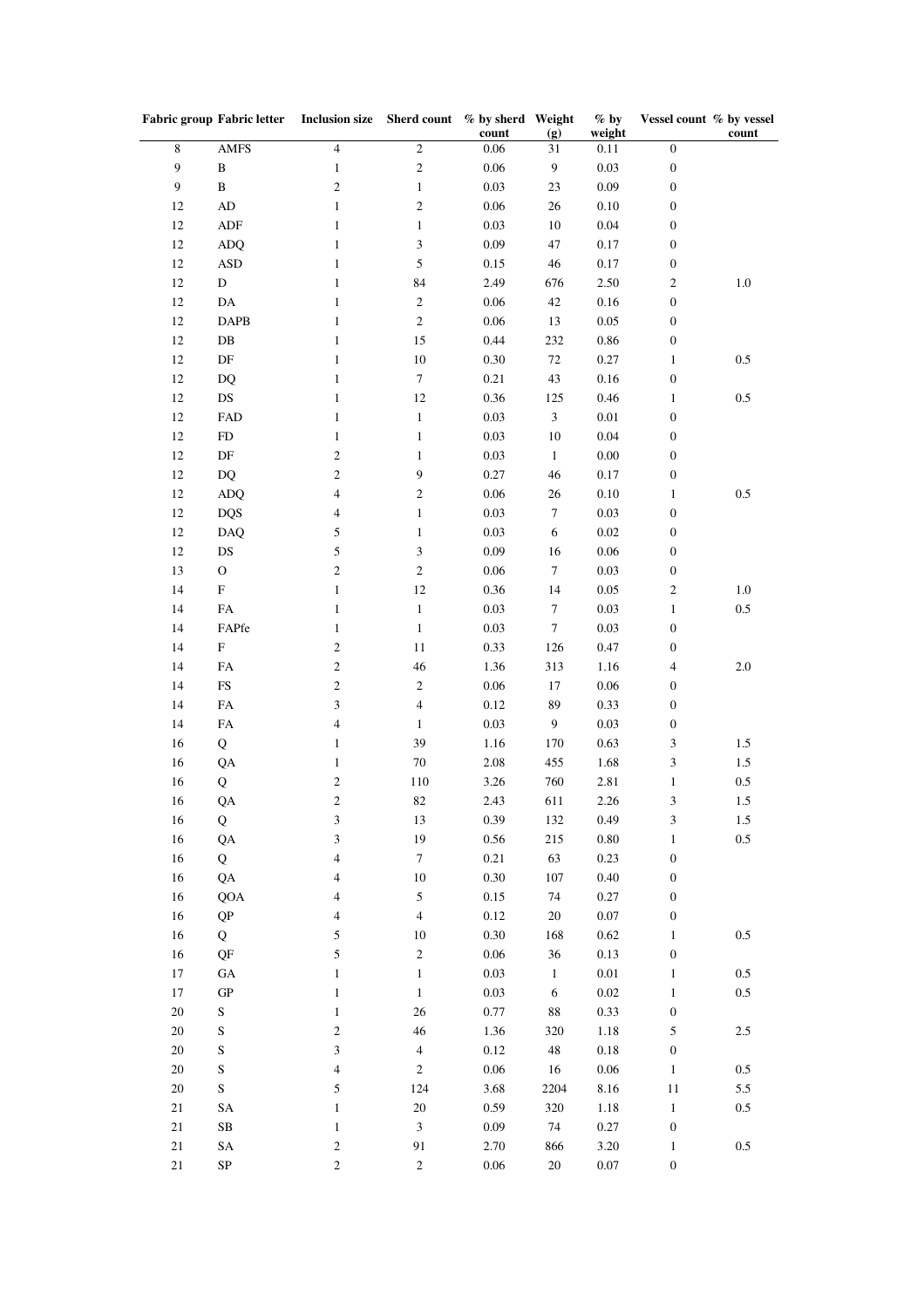|              | <b>Fabric group Fabric letter</b> Inclusion size Sherd count % by sherd Weight |   |      |       |       | $\%$ by | Vessel count % by vessel |       |
|--------------|--------------------------------------------------------------------------------|---|------|-------|-------|---------|--------------------------|-------|
|              |                                                                                |   |      | count | (g)   | weight  |                          | count |
| 21           | SQ                                                                             |   |      | 0.06  | 11    | 0.04    |                          |       |
| 21           | <b>SA</b>                                                                      | 4 |      | 0.21  | 30    | 0.11    |                          |       |
| 21           | <b>SAP</b>                                                                     | 4 | 33   | 0.98  | 808   | 2.99    |                          | 1.5   |
| 21           | <b>SA</b>                                                                      |   | 84   | 2.49  | 1093  | 4.04    | 4                        | 2.0   |
| 22           | Indeterminate                                                                  |   | 41   | 1.21  | 32    | 0.11    | $\Omega$                 |       |
| <b>Total</b> |                                                                                |   | 3372 | 100.0 | 27031 | 100.0   | 200                      | 100.0 |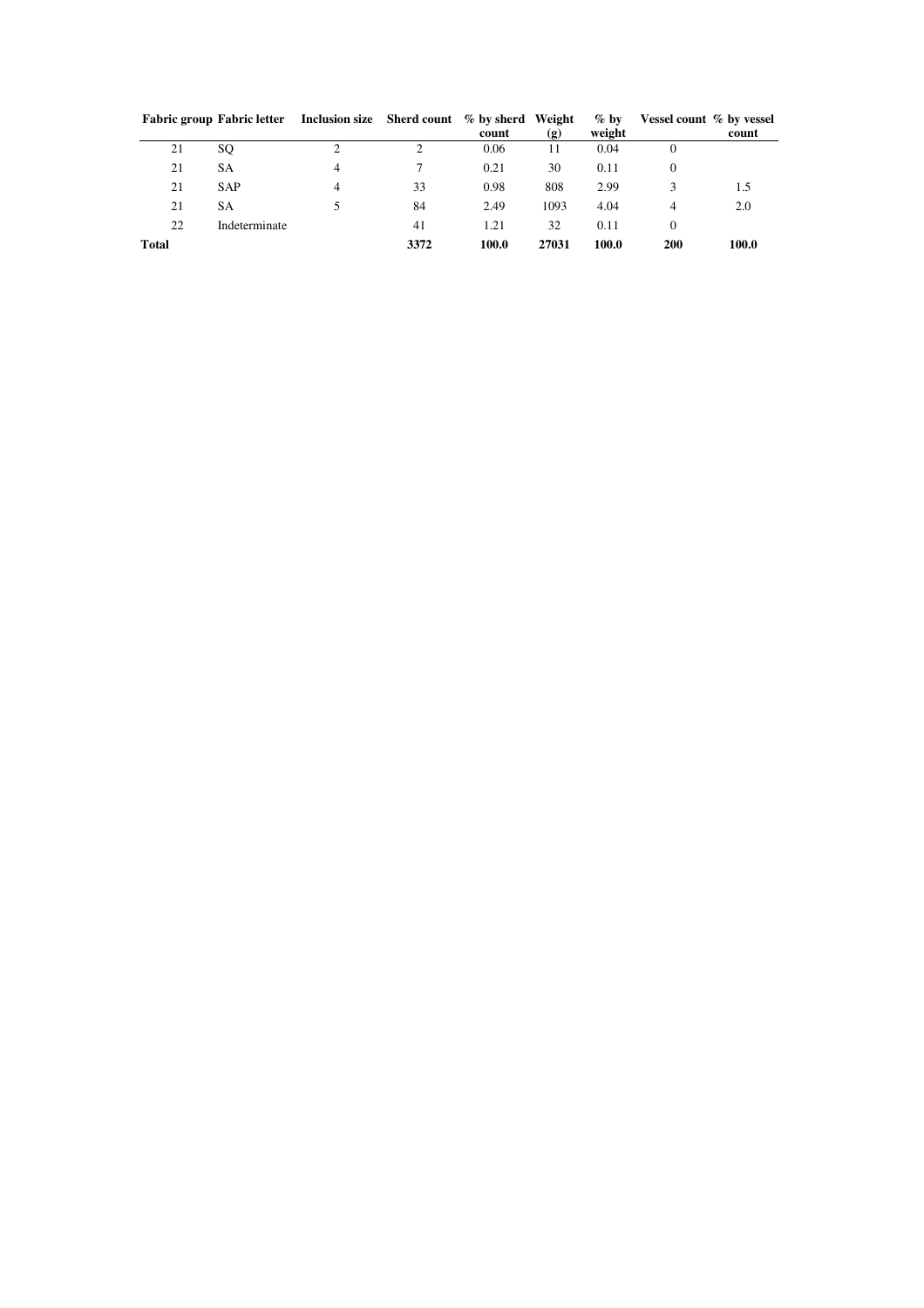| Fabric group Fabric name |                                      | <b>Fabric description</b>                                                                                                   | % of assemblage<br>by sherd count |
|--------------------------|--------------------------------------|-----------------------------------------------------------------------------------------------------------------------------|-----------------------------------|
| $\mathbf{1}$             | Sand                                 | 20-30% very fine, sometimes micaceous sand                                                                                  | 34.9                              |
| $\mathbf{2}$             | Sand and sandstone                   | 10-30% fine micaceous sand; ferruginous pellets;<br>lumps of fine grained, glauconitic sandstone, up to<br>$10 \text{ mm}$  | 4.1                               |
| 3                        | Sand and calcareous                  | 10% chalk/limestone, up to 10 mm; 10-20% sand,<br>up to 1 mm; $1\%$ ironstone and pebbles                                   | < 0.1                             |
| 4                        | Sand and flint                       | 5% fine micaceous sand; 1-2% ill-sorted flint, 1-3<br>mm                                                                    | 3.9                               |
| 5                        | Sand and quartzite                   | 10% fine micaceous sand; 2% quartzite, mostly ><br>1mm; $1-2\%$ pebbles                                                     | 18.7                              |
| 6                        | Sand and ferruginous pellets         | 10% fine micaceous sand; 1-3% ferruginous pellets;<br>1-2% pebbles                                                          | 1.3                               |
| $\tau$                   | Sand and shell                       | 10% fine micaceous sand; 5% shell, up to 3 mm; 1-<br>2% ferruginous pellets                                                 | 4.1                               |
| 8                        | Sand and organic                     | 10% fine micaceous sand; 5% organic inclusions                                                                              | 0.2                               |
| 9                        | Fine-grained sandstone (glauconitic) | 5-10% fine grained, glauconitic sandstone, up to 20<br>$\rm mm$                                                             | 0.1                               |
| 10                       | Calcareous and sand                  | 20% chalk/limestone, up to 10 mm; 5% sand, up to 1<br>mm; 1% ferruginous pellets and pebbles                                | < 0.1                             |
| 12                       | Greensand                            | 10% fine greensand                                                                                                          | 4.8                               |
| 13                       | Organic                              | 5% organic inclusions                                                                                                       | 0.1                               |
| 14                       | Flint/flint and sand                 | $3-10\%$ ill-sorted flint, 1-3 mm; sometimes $5-10\%$<br>fine sand                                                          | 2.3                               |
| 16                       | Quartzite and some sand              | 5-20% angular quartzite, 1-6 mm; sometimes 5 %<br>sand                                                                      | 11.0                              |
| 17                       | Grog                                 | 3% grog or argillaceous inclusions, up to 1 mm; 10-<br>20% black ferruginous pellets, up to 3 mm. Hackly<br>unwedged matrix | 0.1                               |
| 18                       | Ferruginous pellets                  | 5% ferruginous pellets, <1 mm                                                                                               | 50.1                              |
| 19                       | No visible inclusions                |                                                                                                                             | < 0.1                             |
| 20                       | Shell                                | 7-20% poorly-sorted fossil shell, up to 5 mm                                                                                | 6.0                               |
| 21                       | Shell and sand                       | 7-20% poorly-sorted fossil shell, up to 5 mm; 15%<br>fine sand                                                              | 7.2                               |
| 22                       | Indeterminate                        |                                                                                                                             | 1.2                               |

*Table 3.7: Prehistoric pottery: fabric groups*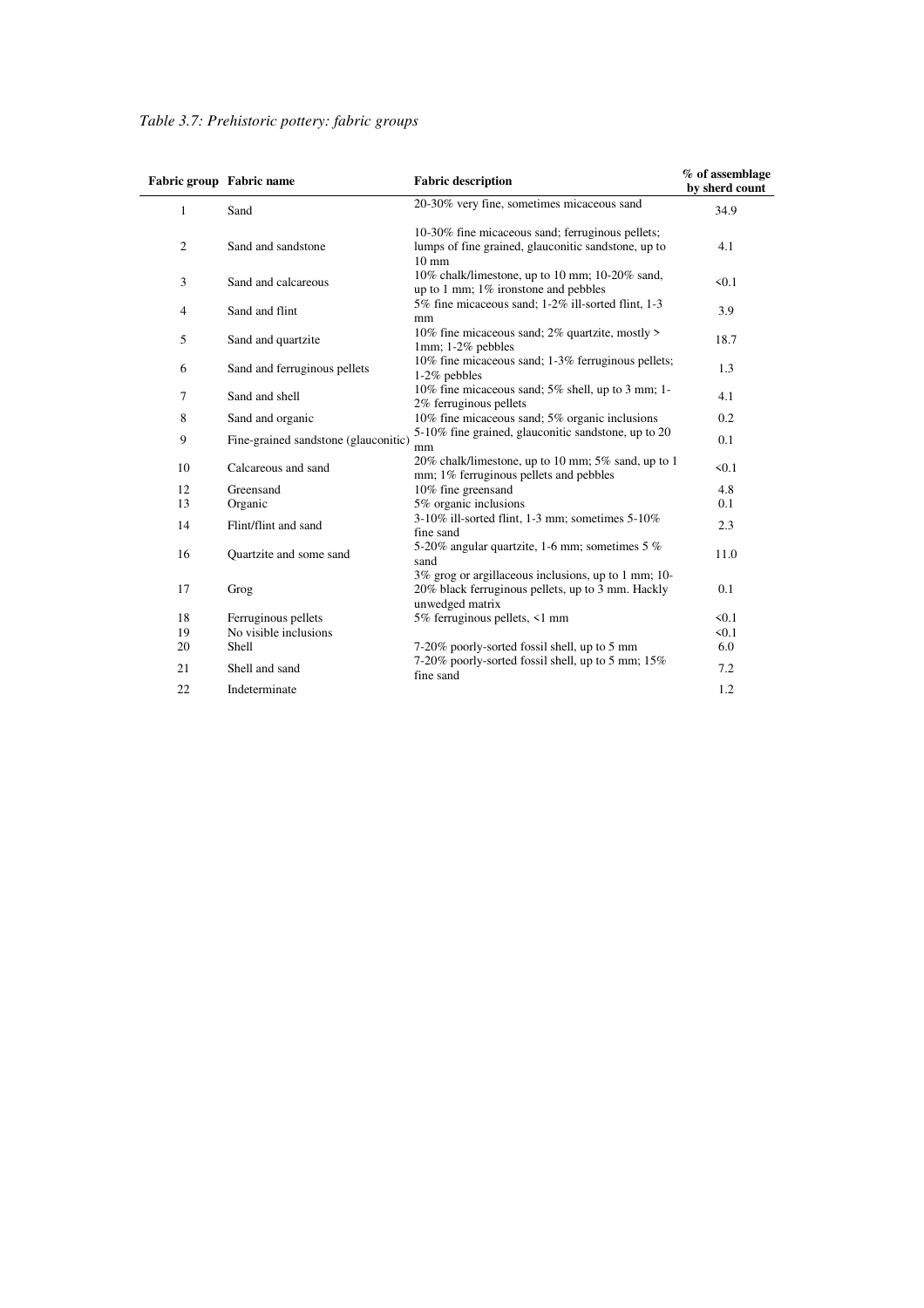|                  |                |                |   |     |     |    |                | <b>Fabric</b> group |   |     |                             |                |     |                |     |                |    |                |
|------------------|----------------|----------------|---|-----|-----|----|----------------|---------------------|---|-----|-----------------------------|----------------|-----|----------------|-----|----------------|----|----------------|
| Date             | 1              | 2              | 3 | 4   | 5   | 6  | 7              | 8                   | 9 | 12  | 13                          | 14             | 16  | 17             | 20  | 21             | 22 | <b>Total</b>   |
| <b>EBA</b>       |                |                |   |     |     |    |                |                     |   |     |                             |                |     | $\overline{2}$ |     |                |    | $\overline{c}$ |
| LBA              |                |                |   | 9   | 632 |    | 7              |                     |   | 18  |                             | 22             | 371 |                |     | $\overline{2}$ |    | 1061           |
| LBA or EIA       | $\overline{4}$ | 8              |   | 81  |     | 1  | $\overline{4}$ | 2                   |   | 24  |                             | 46             |     |                |     |                |    | 170            |
| LBA or MIA       | 3              |                |   |     |     |    |                |                     |   | 5   |                             |                |     |                |     |                |    | 8              |
| <b>EIA</b>       | 997            | 116            |   | 4   |     | 28 | 114            | 6                   | 3 | 107 | $\mathcal{D}_{\mathcal{L}}$ | $\overline{1}$ |     |                | 74  | 112            | 36 | 1609           |
| EIA1             | 11             |                |   |     |     |    |                |                     |   |     |                             |                |     |                |     |                |    | 11             |
| EIA <sub>2</sub> | 20             | 9              |   |     |     | 1  |                |                     |   |     |                             | $\overline{4}$ |     |                | 128 | 122            | 4  | 288            |
| EIA or MIA       | $\overline{4}$ | $\overline{2}$ |   |     |     |    |                |                     |   |     |                             |                |     |                |     |                |    | 8              |
| <b>MIA</b>       | 137            | $\overline{c}$ |   | 37  |     | 14 | 11             |                     |   | 8   |                             | 5              |     |                |     |                |    | 214            |
| Indeterminate    |                |                |   |     |     |    |                |                     |   |     |                             |                |     |                |     |                |    | 1              |
| <b>Total</b>     | 1178           | 137            | 1 | 131 | 632 | 44 | 138            | 8                   | 3 | 162 | 2                           | 78             | 371 | 2              | 202 | 242            | 41 | 3372           |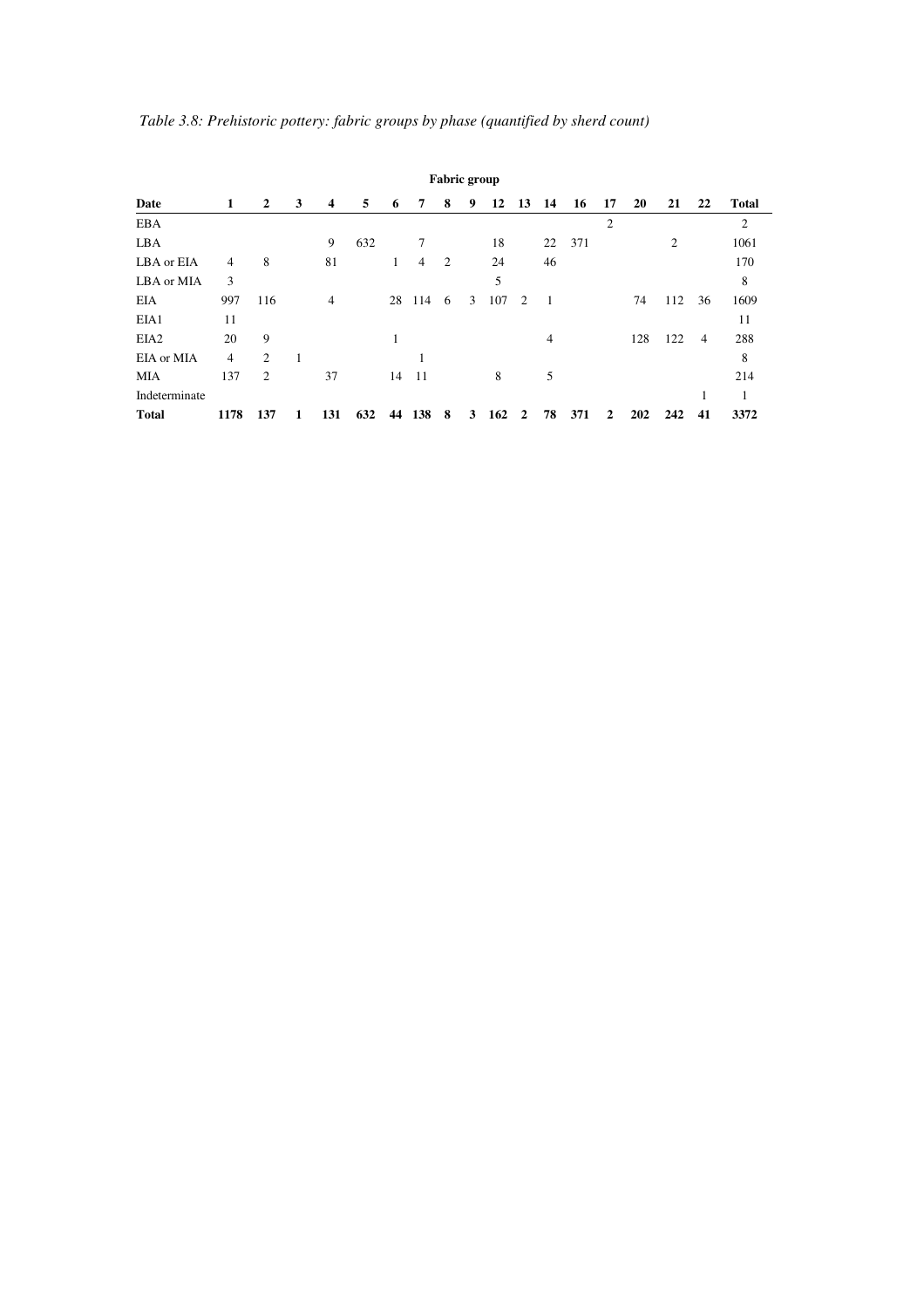|                      | Form code Form description                                                                                                                                                | <b>Sherd</b><br>count | Weight<br>(g) | <b>Vessel</b><br>count               | % by vessel<br>count |
|----------------------|---------------------------------------------------------------------------------------------------------------------------------------------------------------------------|-----------------------|---------------|--------------------------------------|----------------------|
| A2                   | Rim expanded towards exterior                                                                                                                                             | 10                    | 65            | 10                                   | 7.4                  |
| A3                   | T-shaped rim jars/bowls                                                                                                                                                   | 34                    | 1563          | 22                                   | 16.2                 |
| B <sub>0</sub>       | Coarse jars with neck constriction                                                                                                                                        | 11                    | 71            | 10                                   | 7.4                  |
| B1                   | Slack-shouldered jars                                                                                                                                                     | 77                    | 876           | 38                                   | 27.9                 |
| B2                   | Globular jars with rounded or baggy profiles                                                                                                                              | $\mathfrak{Z}$        | 24            | $\mathbf{2}$                         | 1.5                  |
| B <sub>3</sub>       | Barrel jars with profiles regularly convex or incurving at rim                                                                                                            | 4                     | 131           | $\mathbf{1}$                         | 0.7                  |
| $_{\rm C0}$          | Angular vessels                                                                                                                                                           | 3                     | 44            | $\mathfrak{Z}$                       | 2.2                  |
| C1                   | Jars with carinated shoulder, flaring rim or both                                                                                                                         | 6                     | 116           | 6                                    | 4.4                  |
| C2A                  | Bowls with a long flared rim, low globular body and sharp angle at<br>neck. Red coated. The width of the body at its widest is less than<br>or equal to the rim diameter. | 33                    | 417           | 12                                   | 8.8                  |
| C2B                  | Furrowed bowls                                                                                                                                                            | 7                     | 30            | $\mathbf{2}$                         | 1.5                  |
| C2C                  | Bowls with sharp angular shoulder and neck carination, with flared<br>rim. Usually decorated with incised lines.                                                          | 22                    | 151           | 19                                   | 14.0                 |
| C2D                  | Globular bowls with a high, sharp angle at neck, and a short flared<br>rim. Not red coated. The width of the body at its widest is wider<br>than the rim diameter.        | 9                     | 50            | $\sqrt{2}$                           | 1.5                  |
| C2E                  | Bowls with a rounded shoulder and long, flared rim. Applied<br>cordon.                                                                                                    | 48                    | 691           | $\mathbf{1}$                         | 0.7                  |
| $\operatorname{C2F}$ | High-shouldered bipartite bowls                                                                                                                                           | $\mathbf{1}$          | 8             | $\begin{array}{ccc} & 1 \end{array}$ | 0.7                  |
| $\rm D0$             | Fine globular or rounded vessels with smoothed or burnished<br>surfaces                                                                                                   | $\mathbf{1}$          | 25            | $\mathbf{1}$                         | $0.7\,$              |
| D1                   | Middle Iron Age fine rounded bowls                                                                                                                                        | $\sqrt{5}$            | 62            | $\mathfrak s$                        | 3.7                  |
| Lid                  | Lid                                                                                                                                                                       | $\mathbf{1}$          | 73            | $\mathbf{1}$                         | $0.7\,$              |
| <b>Total</b>         |                                                                                                                                                                           | 275                   | 4397          | 136                                  | 100.0                |

### *Table 3.9: Prehistoric pottery: form types*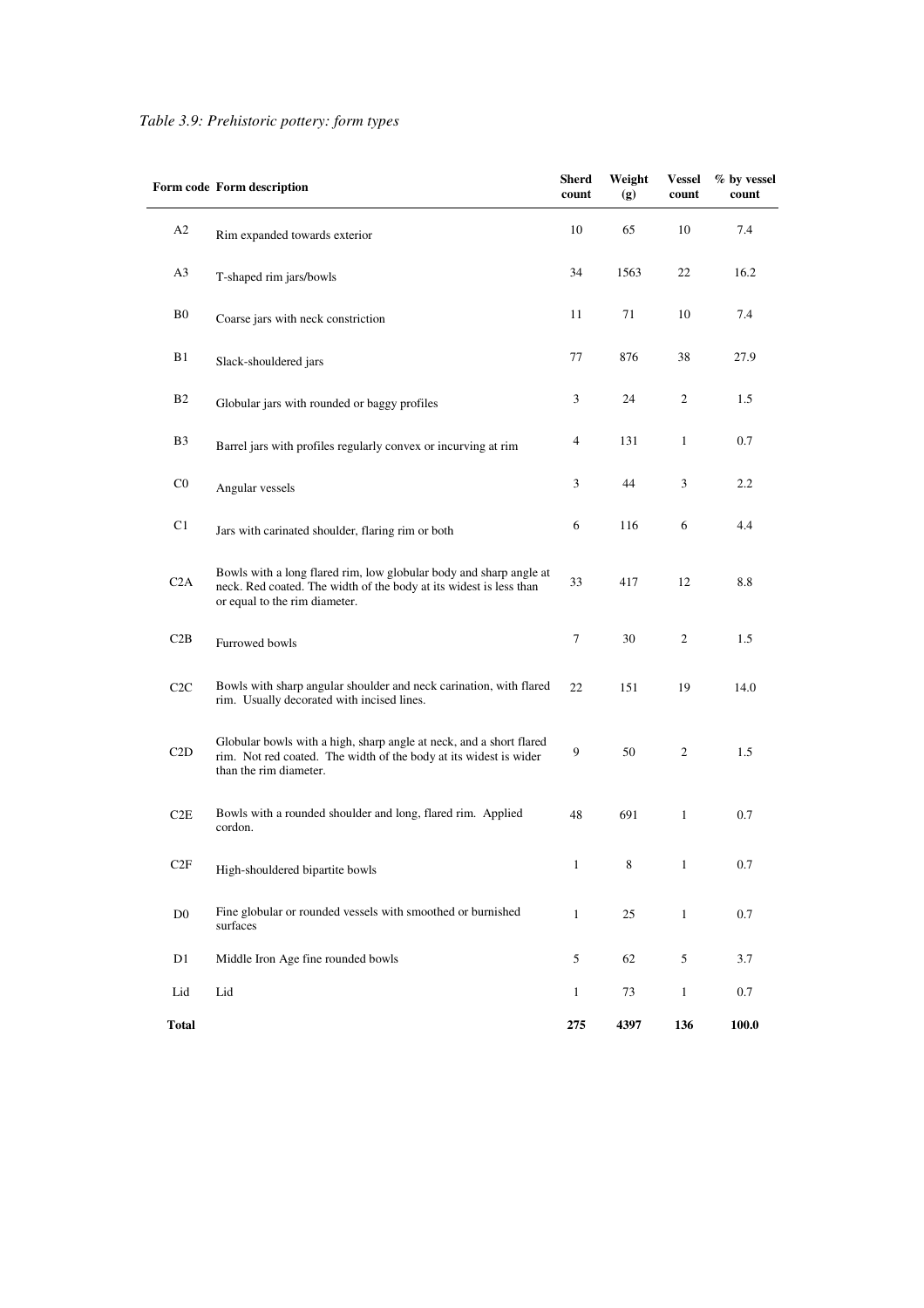|  | Table 3.10: Prehistoric pottery: forms by phase |  |  |
|--|-------------------------------------------------|--|--|
|  |                                                 |  |  |

| Form code      | <b>LBA</b>     | LBA-<br><b>EIA</b> |                | EIA EIA1 EIA2 |              | MIA            |
|----------------|----------------|--------------------|----------------|---------------|--------------|----------------|
| A2             |                | $\overline{2}$     | 8              |               |              |                |
| A3             | $\overline{2}$ |                    |                |               | 20           |                |
| B <sub>0</sub> | 5              | $\mathbf{1}$       | $\overline{4}$ |               |              |                |
| B1             | 9              | $\overline{4}$     | 25             |               |              |                |
| B2             |                |                    |                |               |              | $\mathfrak{2}$ |
| B <sub>3</sub> |                |                    |                |               |              | $\mathbf{1}$   |
| C <sub>0</sub> | 3              |                    | $\overline{2}$ |               |              |                |
| C1             | $\mathfrak{2}$ |                    | $\overline{4}$ |               |              |                |
| C2A            |                |                    |                |               | 12           |                |
| C2B            |                |                    | 1              |               |              |                |
| C2C            | $\overline{4}$ | $\mathbf{1}$       | 5              | 9             |              |                |
| C2D            |                |                    | 1              |               |              |                |
| C2E            | $\mathbf{1}$   |                    |                |               |              |                |
| C2F            |                | 1                  |                |               |              |                |
| $\mathbf{D}0$  |                |                    |                |               |              | 1              |
| D1             |                |                    |                |               |              | 5              |
| Lid            |                |                    |                |               | $\mathbf{1}$ |                |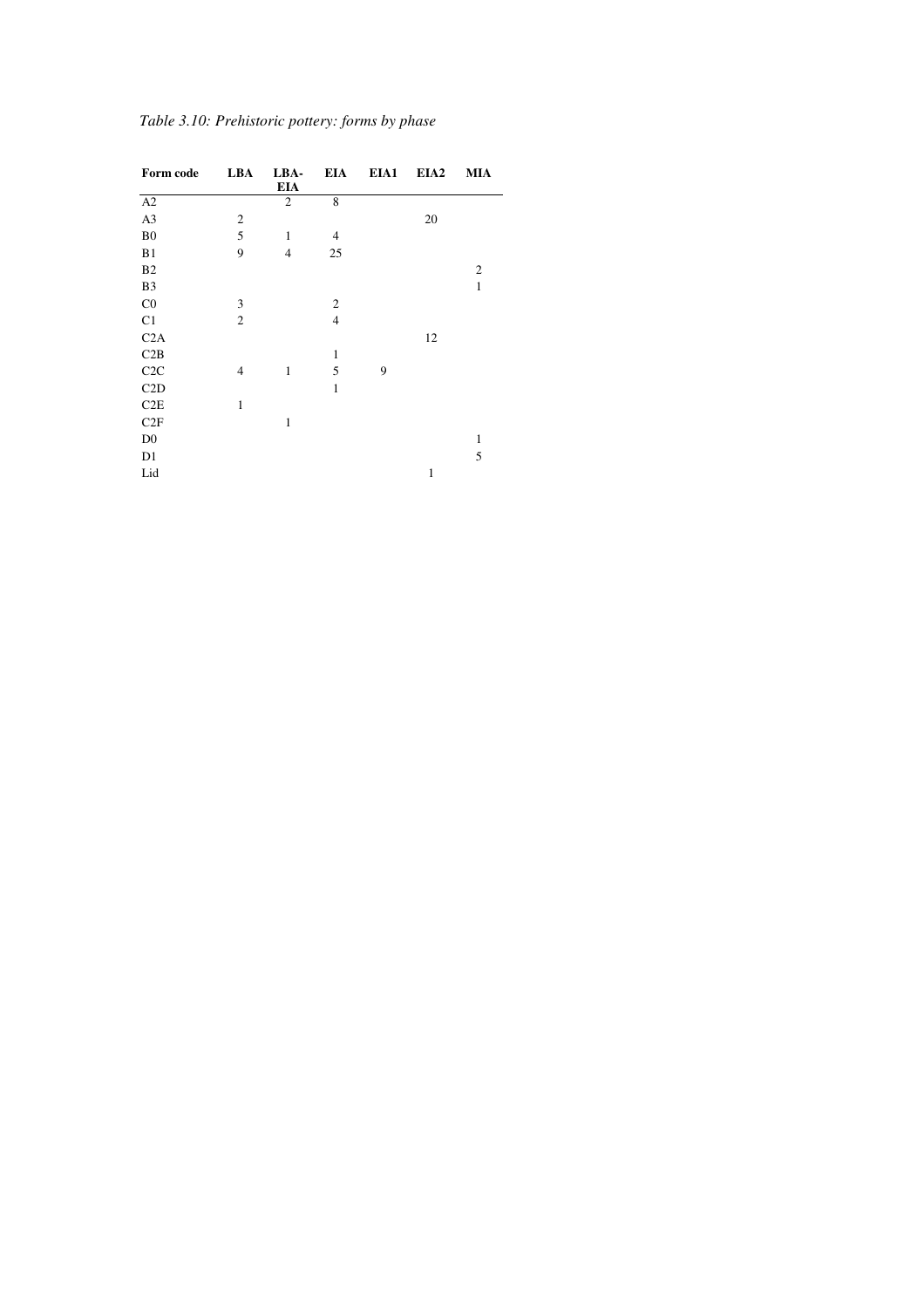|                                     | Forms                  |                |                          |                |                |                |                |                  |                |                   |                |                  |                |              |          |                |              |              |
|-------------------------------------|------------------------|----------------|--------------------------|----------------|----------------|----------------|----------------|------------------|----------------|-------------------|----------------|------------------|----------------|--------------|----------|----------------|--------------|--------------|
| <b>Fabric Group</b>                 | <b>Fabric Number</b>   | A2             | A <sub>3</sub>           | B <sub>0</sub> | B1             | <b>B2</b>      | B <sub>3</sub> | C <sub>0</sub>   |                | <b>C1 C2A C2B</b> |                | C2C              | C2D            | C2E          | C2F      | D <sub>0</sub> | Lid          | <b>Total</b> |
| 1 (Sandy)                           | Fine 1                 | 5              | 1                        | 3              | 27             | $\overline{2}$ | 1              | $\mathbf{1}$     |                | 5                 | $\mathbf{1}$   | 14               |                | $\mathbf{1}$ |          | $\mathbf{1}$   | $\mathbf{1}$ | 63           |
|                                     | Intermediate 2         |                |                          |                | $\mathfrak{2}$ |                |                |                  |                |                   |                |                  |                |              |          |                |              | 2            |
|                                     | Fine to intermediate 4 | $\overline{2}$ | 3                        |                | $\overline{7}$ |                |                |                  | 1              | 10                |                |                  | $\mathbf{1}$   |              |          |                |              | 24           |
|                                     | Subtotal               | $\overline{7}$ | $\overline{\mathcal{A}}$ | $\mathfrak{Z}$ | 37             | $\overline{c}$ | $\mathfrak{1}$ | 1                | 1              | 15                | $\mathfrak{1}$ | 15               | $\mathcal{I}$  | 0            | $\theta$ | $\mathcal{I}$  |              | 89           |
| 2 (Sand and minor<br>fabrics)       | Fine 1                 |                |                          |                | $\mathbf{1}$   |                |                | $\mathbf{1}$     | 1              | $\overline{4}$    |                |                  |                |              |          |                |              | $\tau$       |
|                                     | Fine to intermediate 4 |                |                          |                | $\overline{c}$ |                |                |                  |                | 6                 |                |                  |                |              |          |                |              | 8            |
|                                     | Subtotal               |                |                          |                | 3              |                |                | $\boldsymbol{l}$ | $\mathfrak{1}$ | 10                |                |                  |                |              |          |                |              | 15           |
| 4 (Sand and flint)                  | Fine 1                 | $\mathfrak{2}$ |                          |                | $\overline{c}$ |                |                |                  |                |                   |                |                  |                |              |          |                |              | 4            |
|                                     | Intermediate 2         |                |                          | $\mathbf{1}$   |                |                |                |                  |                |                   |                |                  |                |              |          |                |              | $\mathbf{1}$ |
|                                     | Subtotal               | $\overline{c}$ |                          | $\mathfrak{1}$ | $\overline{c}$ |                |                |                  |                |                   |                |                  |                |              |          |                |              | 5            |
| 5 (Sand and quartzite)              | Fine 1                 |                |                          | $\mathbf{1}$   | 9              |                |                |                  | 1              |                   |                | $\boldsymbol{2}$ |                |              |          |                |              | 13           |
|                                     | Intermediate 2         |                |                          | 3              |                |                |                |                  |                |                   |                | $\overline{c}$   |                |              |          |                |              | 5            |
|                                     | Fine to intermediate 4 |                |                          |                |                |                |                |                  |                |                   |                |                  |                |              | 48       |                |              | 48           |
|                                     | Subtotal               |                |                          | $\overline{4}$ | 9              |                |                |                  | 1              |                   |                | $\overline{4}$   |                |              |          |                |              | 66           |
| 6 (Sand and ferruginous<br>pellets) | Fine 1                 |                |                          |                |                | $\mathbf{1}$   |                |                  |                |                   | 1              |                  |                |              |          |                |              | 2            |
| 7 (Sand and shell)                  | Fine 1                 | $\mathbf{1}$   |                          |                | $\mathfrak{2}$ | 1              |                |                  |                | $\overline{c}$    |                |                  |                |              |          |                |              | 6            |
|                                     | Intermediate 2         |                |                          |                |                | 1              |                |                  |                |                   |                |                  |                |              |          |                |              | 1            |
|                                     | Subtotal               | 1              |                          |                | $\overline{c}$ | $\overline{c}$ |                |                  |                | $\overline{c}$    |                |                  |                |              |          |                |              | 7            |
| 12 (Greensand)                      | Fine 1                 |                |                          |                |                | 3              |                | 3                |                |                   |                |                  |                |              |          |                |              | 6            |
| $14$ (Flint)                        | Fine 1                 |                |                          |                |                |                |                |                  |                |                   | 3              |                  | $\mathbf{1}$   | 8            |          |                |              | 12           |
|                                     | Intermediate 2         |                |                          |                |                | 4              | $\mathbf{1}$   |                  |                |                   | $\mathbf{1}$   |                  |                |              |          |                |              | 6            |
|                                     | Subtotal               |                |                          |                |                | $\overline{4}$ | $\mathfrak{1}$ |                  |                |                   | $\overline{4}$ |                  | $\mathcal{I}$  | 8            |          |                |              | 18           |
| 16 (Quartzite and sand) Fine 1      |                        |                |                          |                |                | 3              |                |                  |                |                   |                |                  |                |              |          |                |              | 3            |
|                                     | Intermediate 2         |                |                          |                | 1              |                |                |                  | 1              |                   |                |                  | 2              |              |          |                |              | 4            |
|                                     | Subtotal               |                |                          |                | $\mathfrak{1}$ | 3              |                |                  | $\mathfrak{1}$ |                   |                |                  | $\overline{c}$ |              |          |                |              | 7            |
| 20 (Shell)                          | Fine 1                 |                |                          |                |                | 1              |                |                  |                |                   |                |                  |                |              |          |                |              | 1            |
|                                     | Intermediate 2         |                |                          | 1              |                | 6              |                |                  |                |                   |                | $\tau$           |                |              |          |                |              | 14           |
|                                     | Subtotal               |                |                          | $\mathcal{I}$  |                | 7              |                |                  |                |                   |                | $\overline{7}$   |                |              |          |                |              | 15           |
| 21 (Sand and shell)                 | Fine 1                 |                |                          |                |                | $\mathbf{1}$   |                |                  |                |                   |                |                  |                |              |          |                |              | $\mathbf{1}$ |
|                                     | Intermediate 2         |                |                          |                |                |                |                |                  |                | 2                 |                |                  |                |              |          |                |              | 2            |
|                                     | Fine to intermediate 4 |                |                          | 3              |                | 1              |                |                  |                |                   |                |                  |                |              |          |                |              | 4            |
|                                     | Subtotal               |                |                          | $\mathfrak{Z}$ |                | $\overline{c}$ |                |                  |                | 1                 |                |                  |                |              |          |                |              | 6            |
| <b>Total</b>                        |                        | 10             |                          | 8              | 11             | 72             | 3              | 4                | 3              | 7                 | 30             | 8                | 21             | 9            | 1        | 48             | 1            | 238          |

 *Table 3.11: Prehistoric pottery: correlation of fine to intermediate fabrics (inclusion sizes 1, 2 and 4) with form*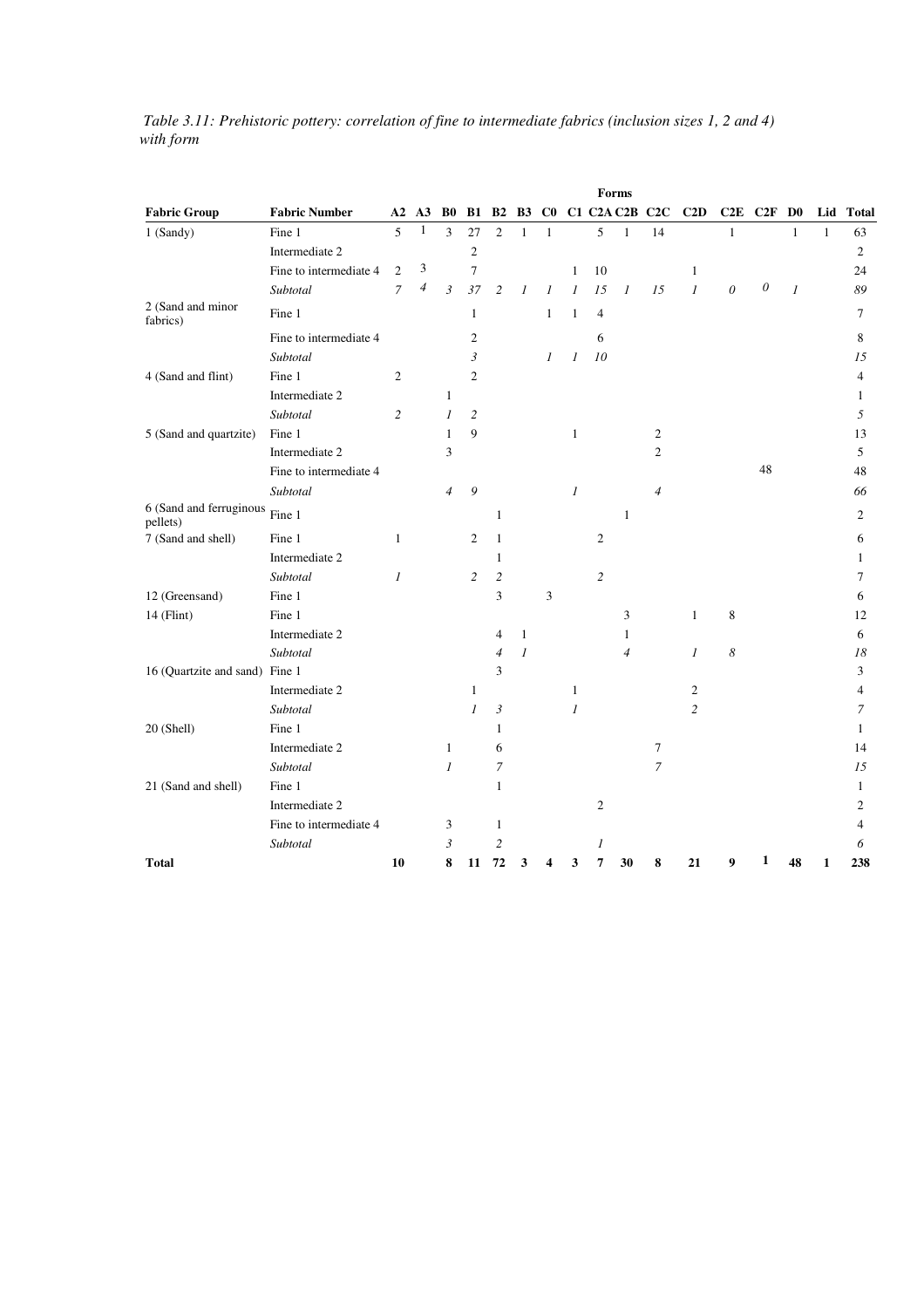|  | Table 3.12: Prehistoric pottery: correlation of coarse fabrics (inclusion sizes 3 and 5) with form |  |  |  |  |
|--|----------------------------------------------------------------------------------------------------|--|--|--|--|
|--|----------------------------------------------------------------------------------------------------|--|--|--|--|

|                         |                          |                | Forms |    |       |
|-------------------------|--------------------------|----------------|-------|----|-------|
| <b>Fabric Group</b>     | <b>Fabric Number</b>     | A <sub>3</sub> | -R1   | C1 | Total |
| 16 (Quartzite and sand) | Coarse 3                 |                |       |    |       |
| $20$ (Shell)            | Intermediate to coarse 5 | 21             |       |    | 24    |
| 21 (Sand and shell)     | Intermediate to coarse 5 |                |       |    | 3     |
| <b>Total</b>            |                          | 26             |       |    | 32    |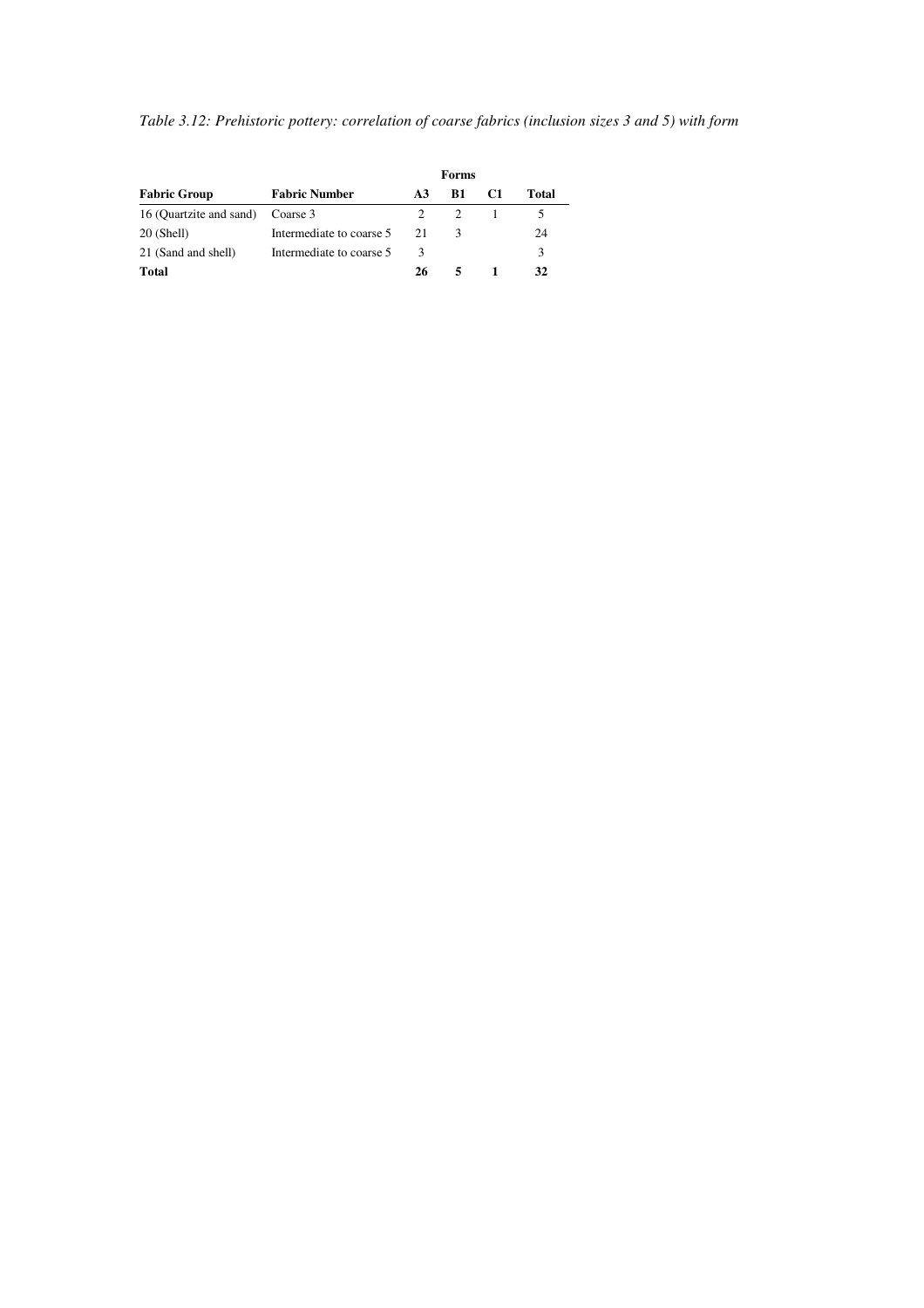### *Table 3.13: Prehistoric pottery: surface treatment*

| <b>Surface treatment</b>   | <b>Sherd count</b> | Weight $(g)$ | % by sherd count |
|----------------------------|--------------------|--------------|------------------|
| None                       | 2,969              | 21,235       | 88.0             |
| 1 Smoothed                 | 207                | 2285         | 6.1              |
| 2 Roughly smoothed         | 65                 | 2171         | 1.9              |
| 3 Burnished                | 14                 | 245          | 0.5              |
| 4 Red-coated               | 3                  | 18           | 0.1              |
| 6 Red-coated and burnished | 25                 | 242          | 0.7              |
| 7 Dragged                  | 89                 | 835          | 2.7              |
| <b>Total</b>               | 3372               | 27,031       | 100.0            |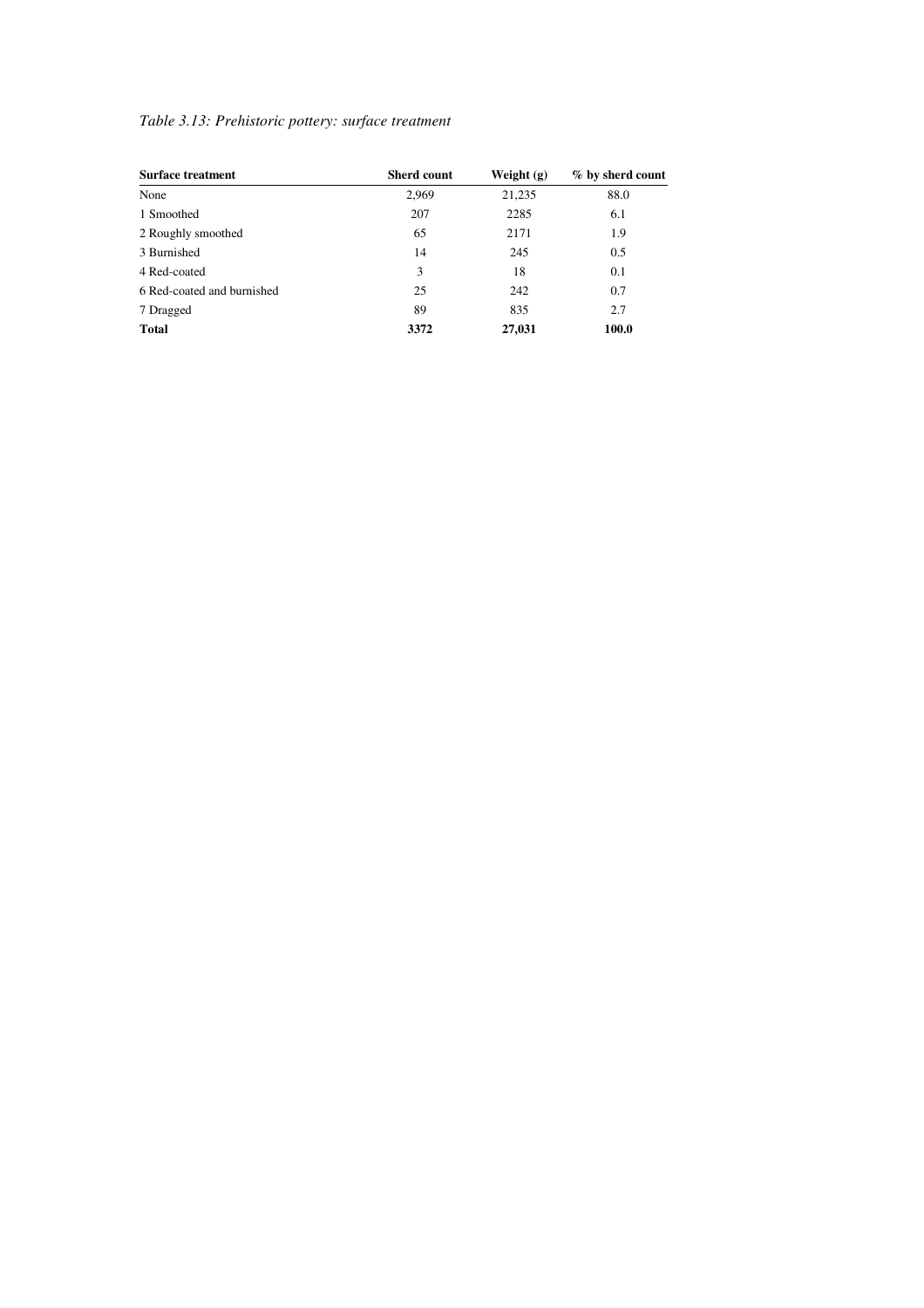| Surface treatment |   | $A2 \overline{A3}$ | B0 | <b>B1</b> | <b>B2 B3</b> |                    | C <sub>0</sub> | C1 | C <sub>2</sub> |   | C <sub>2</sub> B C <sub>2</sub> C C <sub>2</sub> D C <sub>2F</sub> Lid |  | Total |
|-------------------|---|--------------------|----|-----------|--------------|--------------------|----------------|----|----------------|---|------------------------------------------------------------------------|--|-------|
|                   | 6 | 3                  | 5  | 44        | 2            | 1                  | 3              | 4  | 3              | 6 | -11                                                                    |  | 88    |
| 2                 |   | 30                 |    | 17        |              |                    |                |    |                |   |                                                                        |  | 49    |
| 3                 |   |                    |    |           |              |                    |                |    |                |   |                                                                        |  | 6     |
| $\overline{4}$    |   |                    |    |           |              |                    |                |    |                |   |                                                                        |  |       |
| 6                 |   |                    |    |           |              |                    |                |    | 21             |   |                                                                        |  | 25    |
| $\overline{7}$    |   |                    | 3  | 10        |              |                    |                |    | 3              |   |                                                                        |  | 26    |
| <b>Total</b>      | 8 | 33                 | 10 | 73        | 3            | $\overline{\bf 4}$ | 3              | 6  | 28             | 7 | 20                                                                     |  | 197   |

*Table 3.14: Prehistoric pottery: correlation of surface treatment with form (by sherd count)*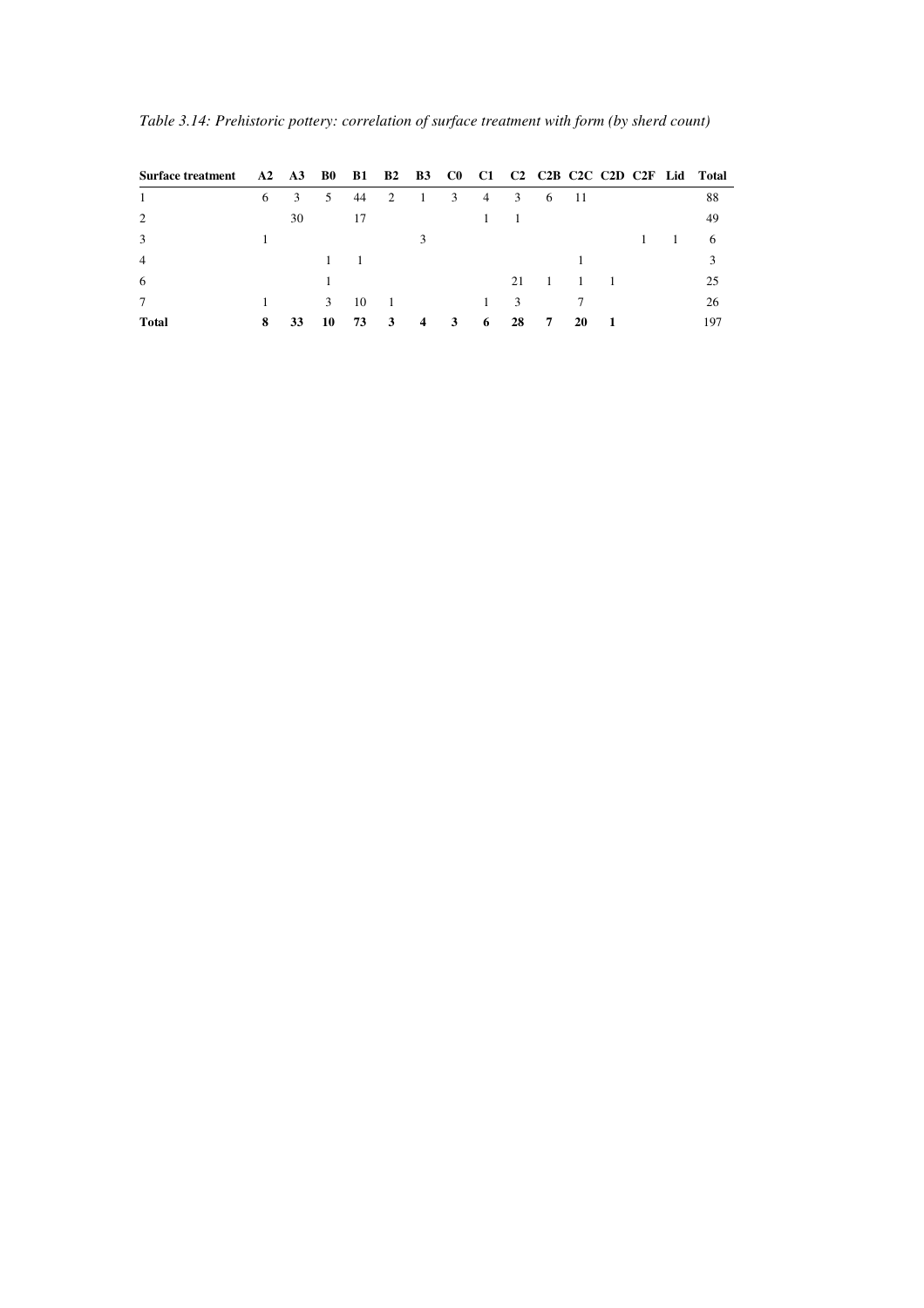| <b>Decoration type</b>                                    | <b>EBA</b> | <b>LBA</b>     | LBA or<br><b>EIA</b> | <b>EIA</b>     | EIA1 | EIA <sub>2</sub> | <b>MIA</b>     |
|-----------------------------------------------------------|------------|----------------|----------------------|----------------|------|------------------|----------------|
| Pie crust                                                 |            |                |                      | $\overline{2}$ |      | 20               |                |
| Finger impressions on rim                                 |            | 7              |                      |                |      |                  |                |
| Slashed/incised row/panel                                 |            |                | 1                    | 3              |      |                  |                |
| Grooved panel                                             |            |                |                      |                |      |                  |                |
| Fingernail incised                                        |            | 3              | 1                    | 5              |      |                  |                |
| Fingertip impressions on shoulder                         |            | 5              |                      | 11             |      |                  |                |
| Designs combining dots, stamped circles,<br>incised lines |            |                |                      |                | 1    |                  |                |
| Dots                                                      |            |                |                      |                |      | 1                |                |
| Incised design                                            |            | 3              |                      | 1              | 3    |                  | $\overline{c}$ |
| Grooved design                                            |            | 1              |                      | $\overline{4}$ | 5    |                  |                |
| Cordon                                                    |            | $\overline{c}$ |                      | 3              |      | 4                |                |
| Twisted cord impressions                                  | 2          |                |                      |                |      |                  |                |

### *Table 3.15: Prehistoric pottery: decoration (quantified by vessel count)*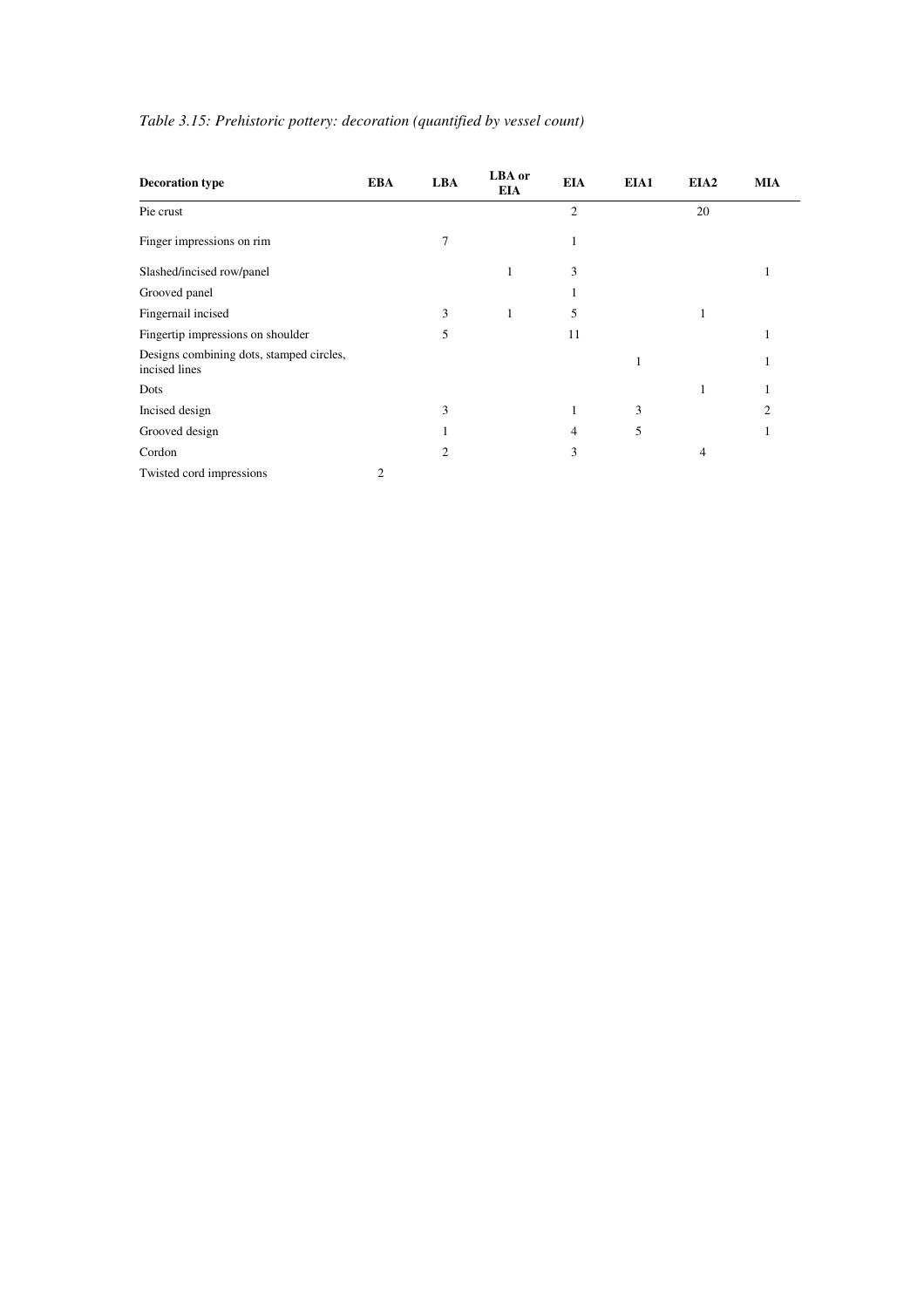| <b>Pottery date</b> | <b>Sherd count</b> | Weight $(g)$ | % by weight | Mean sherd weight<br>(g) |
|---------------------|--------------------|--------------|-------------|--------------------------|
| LBA                 | 247                | 1156         | 10.1        | 4.7                      |
| LBA or EIA          | 44                 | 463          | 4.0         | 10.5                     |
| <b>EIA</b>          | 566                | 5540         | 48.2        | 9.8                      |
| EIA1                | 5                  | 29           | 0.3         | 5.8                      |
| EIA <sub>2</sub>    | 220                | 4314         | 37.5        | 19.6                     |
| <b>Total</b>        | 1082               | 11,502       | 100.0       | 10.6                     |

### *Table 3.16: Quantity and condition of pottery from pit 3006*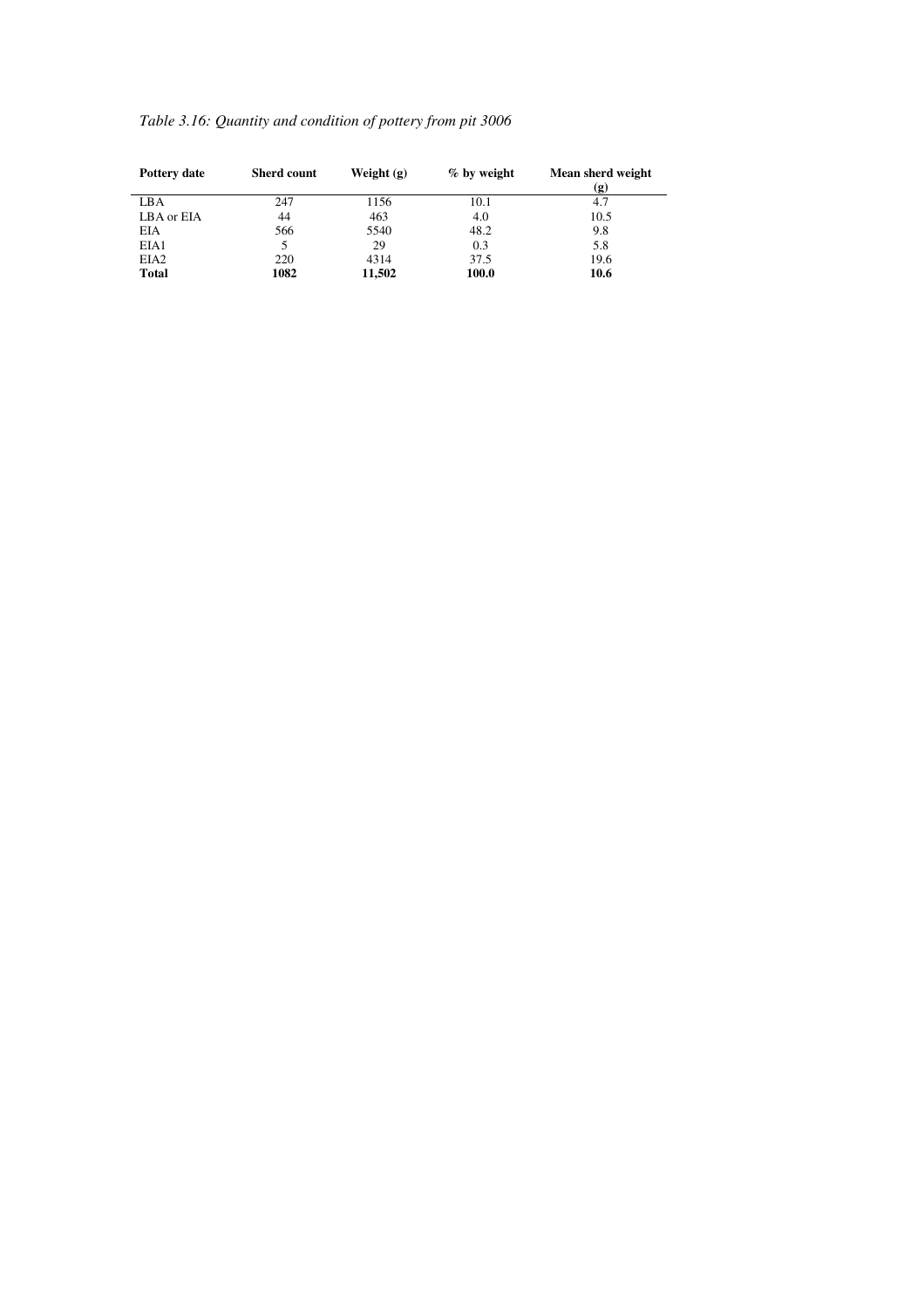*Table 3.17: Early Iron Age vessel forms from pit 3006 and the late Bronze Age enclosure ditch* 

|                |                | <b>Vessel count</b> |      |
|----------------|----------------|---------------------|------|
| Form           | 3017           | 6003                | 3006 |
| A2             |                |                     | 3    |
| A <sub>3</sub> |                |                     | 16   |
| B <sub>0</sub> |                | 2                   | 2    |
| B1             | 9              | 6                   |      |
| C <sub>0</sub> |                |                     |      |
| C <sub>1</sub> |                |                     |      |
| C <sub>2</sub> | $\overline{c}$ |                     | 6    |
| C2B            |                |                     |      |
| C2C            |                | 2                   |      |
| C2D            |                |                     |      |
| C2F            |                |                     |      |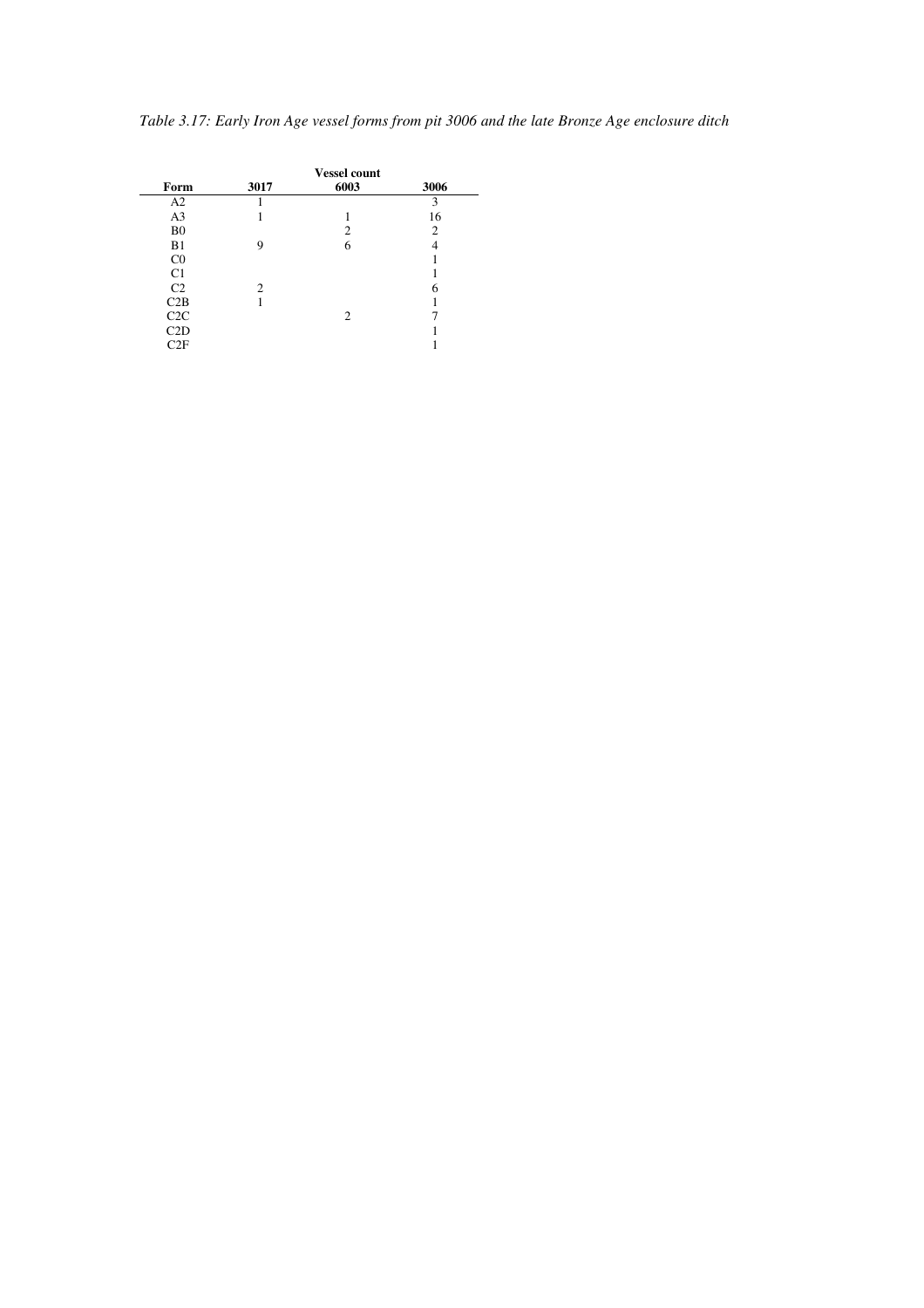### *Table 3.18: Roman pottery fabrics*

| Ware                  | <b>Summary description</b>                                          | <b>Nosh</b>    | %    | Wt(g)                   | %                                | RE    | %    |
|-----------------------|---------------------------------------------------------------------|----------------|------|-------------------------|----------------------------------|-------|------|
| S                     | Samian ware undifferentiated                                        | $\overline{4}$ | 0.2  | 3                       | $\ddot{}$                        |       |      |
| S <sub>20</sub>       | South Gaulish samian ware (including La Graufesenque - LGF SA)      | 4              | 0.2  | $\overline{\mathbf{4}}$ | $^{+}$                           |       |      |
| S30                   | Central Gaulish samian ware (including Lezoux - LEZ SA 2)           | 1              | $+$  | $\overline{4}$          | $\ddot{}$                        |       |      |
| $\boldsymbol{S}$      | Samian wares subtotal                                               | 9              | 0.4  | 11                      | 0.1                              |       |      |
| F50                   | ?Local brown colour-coated ware                                     | $\overline{c}$ | 0.1  | 5                       | $+$                              |       |      |
| F51                   | Oxford red/brown colour-coated ware (OXF RS).                       | 726            | 28.7 | 3797                    | 17.7                             | 5.25  | 23.7 |
| OF                    | ?Oxford red/brown colour coated ware, surfaces missing              | 11             | 0.4  | 45                      | 0.2                              | 0.03  | 0.1  |
| F52                   | Nene Valley colour-coated ware (LNV CC)                             | 13             | 0.5  | 115                     | 0.5                              | 0.14  | 0.6  |
| F53                   | New Forest colour-coated ware (NFO RS2)                             | $\mathbf{1}$   | $+$  | $\overline{4}$          | $+$                              |       |      |
| F                     | Fine wares subtotal                                                 | 753            | 29.7 | 3966                    | 18.5                             | 5.42  | 24.4 |
| A10                   | Unassigned amphora, buff, sandy                                     | $\mathbf{1}$   | $+$  | 6                       | $^{+}$                           |       |      |
| A                     | Amphorae subtotal                                                   | 1              | $+$  | 6                       | $\begin{array}{c} + \end{array}$ |       |      |
| M30                   | Unassigned oxidised mortarium fabric                                | 1              | $+$  | $\tau$                  | $+$                              |       |      |
| M31                   | Oxford white-slipped mortaria (OXF WS)                              | 77             | 3.0  | 1308                    | 6.1                              | 1.28  | 5.8  |
| M41                   | Oxford red/brown colour-coated mortaria (OXF RS)                    | 36             | 1.4  | 274                     | 1.3                              | 0.62  | 2.8  |
| M                     | Mortaria subtotal                                                   | 114            | 4.5  | 1589                    | 7.4                              | 1.90  | 8.6  |
| W12                   | Fine Oxford white ware (OXF WH)                                     | $\mathbf{1}$   | $+$  | 2                       | $\begin{array}{c} + \end{array}$ |       |      |
| W                     | White wares subtotal                                                | 1              | $+$  | $\overline{c}$          | $^{+}$                           |       |      |
| Q10                   | Fine oxidised white-slipped wares undifferentiated                  | $\mathbf{1}$   | $+$  | 3                       | $^{+}$                           |       |      |
| Q20                   | Moderately fine oxidised white-slipped wares undifferentiated       | $\overline{c}$ | 0.1  | $\overline{4}$          | $+$                              |       |      |
| Q21                   | Oxford white-slipped oxidised ware (OXF WS)                         | 25             | 1.0  | 124                     | 0.6                              | 0.33  | 1.5  |
| Q                     | White-slipped wares subtotal                                        | 28             | 1.1  | 131                     | 0.6                              | 0.33  | 1.5  |
| F & S                 | Fine and Specialist wares subtotal                                  | 906            | 35.8 | 5705                    | 26.6                             | 7.65  | 34.5 |
| E20                   | Fine sand-tempered 'Belgic type' wares undifferentiated             | $\mathbf{1}$   | $+$  | $\mathbf{1}$            | $+$                              |       |      |
| E30                   | Medium to coarse sand-tempered 'Belgic type' wares undifferentiated | 13             | 0.5  | 140                     | 0.7                              | 0.06  | 0.3  |
| E60                   | Flint-tempered 'Belgic type' wares undifferentiated                 | 3              | 0.1  | 42                      | 0.2                              | 0.03  | 0.1  |
| E80                   | Grog-tempered 'Belgic type' wares undifferentiated (includes SOB    | 14             | 0.6  | 148                     | 0.7                              | 0.04  | 0.2  |
|                       | GT)                                                                 |                |      |                         |                                  |       |      |
| E                     | 'Belgic type' wares subtotal                                        | 31             | 1.2  | 331                     | 1.5                              | 0.13  | 0.6  |
| $\overline{O}$        | Oxidised 'coarse' wares undifferentiated                            | $\mathbf{1}$   | $+$  | $\mathbf{1}$            | $+$                              |       |      |
| O10                   | Fine Oxford oxidised 'coarse' ware                                  | 104            | 4.1  | 343                     | 1.6                              | 0.48  | 2.2  |
| O <sub>20</sub>       | Coarse sandy oxidised wares undifferentiated                        | 15             | 0.6  | 93                      | 0.4                              | 0.05  | 0.2  |
| O80                   | Coarse (usually grog-tempered) oxidised wares undifferentiated      | 8              | 0.3  | 81                      | 0.4                              | 0.08  | 0.4  |
| O81                   | Pink grogged ware (PNK GT)                                          | $\mathbf{1}$   | $+$  | 26                      | 0.1                              |       |      |
| $\overline{O}$        | Oxidised wares subtotal                                             | 129            | 5.1  | 544                     | 2.5                              | 0.61  | 2.7  |
| R10                   | Fine reduced 'coarse' wares undifferentiated                        | 61             | 2.4  | 681                     | 3.2                              | 0.72  | 3.2  |
| $R_{20}$              | Coarse sandy reduced wares undifferentiated                         | 41             | 1.6  | 532                     | 2.5                              | 0.24  | 1.1  |
| R <sub>23</sub>       | Coarse sandy reduced ware, possible Compton product                 | 5              | 0.2  | 139                     | 0.7                              | 0.02  | 0.1  |
| R30                   | Moderately fine sandy reduced wares undifferentiated                | 804            | 31.8 | 7467                    | 34.8                             | 6.66  | 30.0 |
| R <sub>36</sub>       | Moderately fine sandy reduced ware, probable Compton product        | 369            | 14.5 | 3662                    | 17.0                             | 4.30  | 19.3 |
| R39                   | Alice Holt sandy reduced coarse ware (ALH RE)                       | 38             | 1.5  | 1174                    | 5.5                              | 0.28  | 1.3  |
| R90                   | Coarse (usually grog-tempered) reduced wares undifferentiated.      | 27             | 1.0  | 262                     | 1.2                              | 0.14  | 0.6  |
|                       | Includes Young 1977, 202, fabric 1                                  |                |      |                         |                                  |       |      |
| R                     | Reduced coarse wares subtotal                                       | 1344           | 53.1 | 13908                   | 64.9                             | 12.36 | 55.7 |
| C10                   | Shell-tempered ware undifferentiated                                | $\mathbf{1}$   | $+$  | 21                      | 0.1                              |       |      |
| C11                   | 'Harrold' late Roman shell-tempered ware ( <b>HAR SH</b> )          | 119            | 4.7  | 890                     | 4.2                              | 1.41  | 6.4  |
| C <sub>20</sub>       | Limestone-tempered fabrics undifferentiated                         | $\mathbf{1}$   | $+$  | 14                      | 0.1                              | 0.03  | 0.1  |
| $\mathcal{C}_{0}^{0}$ | Calcareous-tempered wares subtotal                                  | 121            | 4.8  | 925                     | 4.3                              | 1.44  | 6.5  |
| <b>TOTAL</b>          |                                                                     | 2532           |      | 21422                   |                                  | 22.19 |      |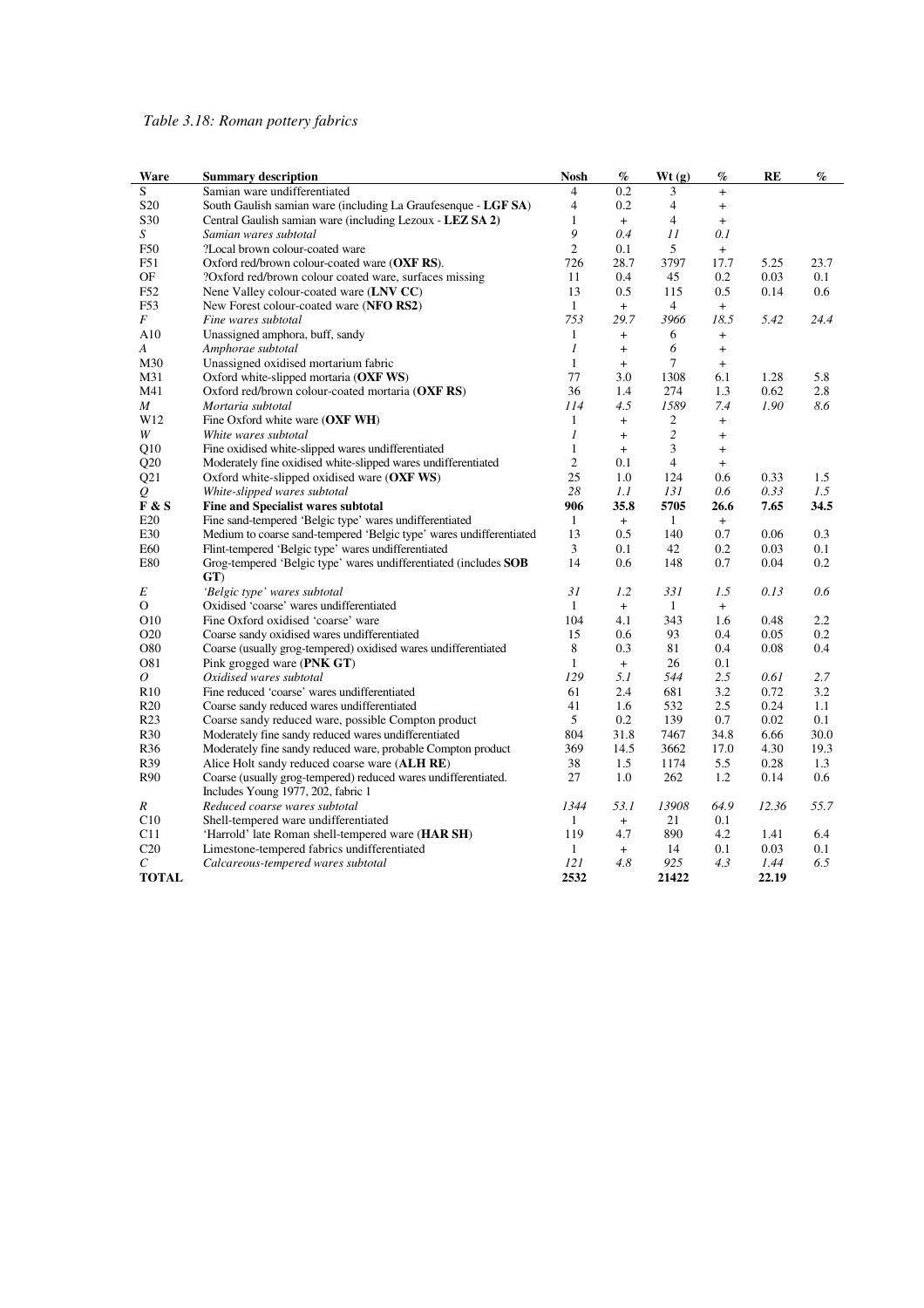|                 | <b>Trench 1</b> |      |                    | <b>Trench 2</b>  |                     | Trench 3 |                     | <b>Trench 4</b> |             | Others & U/S |                     | <b>TOTAL</b> |
|-----------------|-----------------|------|--------------------|------------------|---------------------|----------|---------------------|-----------------|-------------|--------------|---------------------|--------------|
| Ware            | $\%$            | % Wt | $\%$               | $\%$ Wt          | $\%$<br><b>Nosh</b> | % Wt     | $\%$<br><b>Nosh</b> | $\%$ Wt         | $\%$        | % Wt         | $\%$<br><b>Nosh</b> | $%$ Wt       |
| S.              | <b>Nosh</b>     |      | <b>Nosh</b><br>0.4 | $+$              | 0.1                 | $+$      |                     |                 | <b>Nosh</b> |              | 0.2                 | $+$          |
| S <sub>20</sub> |                 |      |                    |                  | $0.2\,$             | $+$      | 1.3                 | 0.2             |             |              | 0.2                 | $\ddot{}$    |
| S30             |                 |      |                    |                  |                     |          |                     |                 |             |              | $\ddot{}$           | $\ddot{}$    |
| F50             | 0.8             | 0.2  |                    |                  |                     |          |                     |                 | 1.4         | 0.3          | 0.1                 | $+$          |
| F51             | 22.0            | 24.3 | 29.5               | 18.7             | 29.2                | 16.8     | 28.6                | 22.5            | 23.2        | 7.4          | 28.7                | 17.7         |
| OF              | $\rm 0.8$       | 1.0  |                    |                  | 0.3                 | 0.1      | 2.6                 | 0.5             | 4.3         | 0.9          | 0.4                 | 0.2          |
| F52             |                 |      | 0.2                | 0.1              | 0.6                 | 0.7      | 1.3                 | 2.4             |             |              | 0.5                 | 0.5          |
| F53             |                 |      |                    |                  | 0.1                 | $+$      |                     |                 |             |              | $\ddot{}$           | $\ddot{}$    |
| A10             | 0.8             | 0.3  |                    |                  |                     |          |                     |                 |             |              | $\ddot{}$           | $\ddot{}$    |
| M30             |                 |      |                    |                  |                     |          |                     |                 | 1.4         | 1.2          | $\ddot{}$           | $+$          |
| M31             | 1.5             | 2.6  | 2.0                | 3.0              | 3.6                 | 7.7      |                     |                 | 2.9         | $7.1$        | 3.0                 | 6.1          |
| M41             | 1.5             | 1.6  | 1.2                | 1.4              | 1.5                 | 1.2      | 1.3                 | 1.6             |             |              | 1.4                 | 1.3          |
| W12             |                 |      | 0.2                | $\boldsymbol{+}$ |                     |          |                     |                 |             |              | $\ddot{}$           | $\bf{+}$     |
| Q10             |                 |      | 0.2                | 0.1              |                     |          |                     |                 |             |              | $\ddot{}$           | $\ddot{}$    |
| Q20             |                 |      | 0.2                | 0.1              | 0.1                 | $+$      |                     |                 |             |              | 0.1                 | $+$          |
| Q21             | 0.8             | 0.4  | 1.0                | 0.3              | 1.0                 | 0.7      | 1.3                 | 0.5             |             |              | 1.0                 | 0.6          |
| F & S           | 28.0            | 30.5 | 34.9               | 23.7             | 36.7                | 27.4     | 36.4                | 27.7            | 33.3        | 16.9         | 35.8                | 26.6         |
| E20             | 0.8             | 0.1  |                    |                  |                     |          |                     |                 |             |              | $+$                 | $+$          |
| E30             | 9.8             | 7.6  |                    |                  |                     |          |                     |                 |             |              | 0.5                 | 0.7          |
| E60             |                 |      | 0.2                | 0.1              | 0.1                 | 0.3      |                     |                 |             |              | 0.1                 | 0.2          |
| <b>E80</b>      | 9.8             | 7.9  | 0.2                | $+$              |                     |          |                     |                 |             |              | 0.6                 | $0.7\,$      |
| $\overline{O}$  |                 |      |                    |                  |                     |          |                     |                 | 1.4         | 0.2          | $\ddot{}$           | $+$          |
| O10             | 2.3             | 1.4  | 2.8                | 1.6              | 4.6                 | 1.7      | 2.6                 | 0.9             | 4.3         | 0.7          | 4.1                 | 1.6          |
| O <sub>20</sub> | 1.5             | 0.3  | 1.2                | 0.5              | 0.5                 | 0.5      |                     |                 |             |              | 0.6                 | 0.4          |
| O80             | 3.0             | 2.8  | 0.2                | 0.1              | 0.1                 | 0.1      |                     |                 | 1.4         | 2.6          | 0.3                 | 0.4          |
| O81             |                 |      | 0.2                | 0.6              |                     |          |                     |                 |             |              | $+$                 | 0.1          |
| R10             | 3.8             | 5.3  | 4.0                | 7.2              | 1.9                 | 1.8      |                     |                 | 2.9         | 5.2          | 2.4                 | 3.2          |
| R <sub>20</sub> | 6.8             | 7.6  | 2.0                | 3.5              | 1.3                 | 1.7      |                     |                 |             |              | 1.6                 | 2.5          |
| R <sub>23</sub> |                 |      | 0.6                | 2.2              | 0.1                 | 0.3      |                     |                 |             |              | 0.2                 | 0.7          |
| R30             | 25.0            | 25.5 | 32.9               | 39.5             | 32.2                | 35.3     | 19.5                | 17.4            | 37.7        | 37.3         | 31.6                | 34.8         |
| R36             | 6.8             | 7.6  | 12.7               | 13.3             | 14.9                | 18.6     | 41.6                | 54.0            | 5.8         | 3.3          | 14.5                | 17.0         |
| R39             |                 |      | 1.0                | 2.1              | 1.5                 | 6.3      |                     |                 | 10.1        | 31.7         | 1.5                 | 5.5          |
| <b>R90</b>      |                 |      | 1.6                | 1.5              | 1.0                 | 1.4      |                     |                 | 1.4         | 0.7          | 1.0                 | 1.2          |
| C10             |                 |      | 0.2                | 0.5              |                     |          |                     |                 |             |              | $+$                 | 0.1          |
| C11             | 1.5             | 2.8  | 5.5                | 3.7              | 5.0                 | 4.8      |                     |                 | 1.4         | 1.5          | 4.7                 | 4.2          |
| C20             | 0.8             | 0.8  |                    |                  |                     |          |                     |                 |             |              | $\ddot{}$           | 0.1          |
| <b>TOTAL</b>    | 132             | 1846 | 505                | 4245             | 1749                | 14198    | 77                  | 552             | 69          | 581          | 2532                | 21422        |

## *Table 3.19: Roman pottery fabric quantification by trench*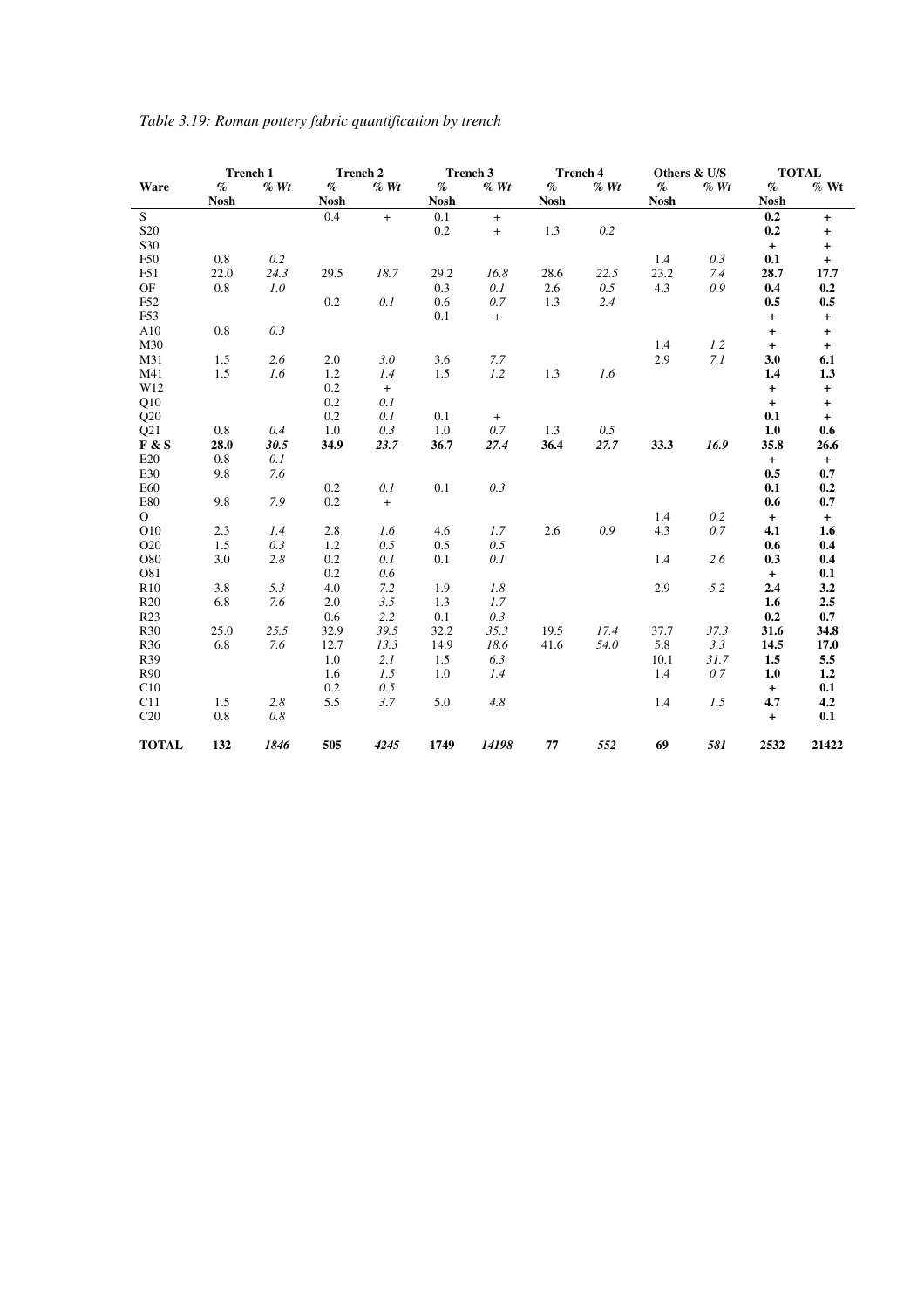| <b>Type</b>      | <b>Description</b>               | Approx. rim count          | <b>REs</b> | $%$ RE |
|------------------|----------------------------------|----------------------------|------------|--------|
| <b>B</b> flagons | Flagons/jugs                     | $\boldsymbol{\mathit{11}}$ | 1.95       | 8.8    |
| $C$ jars         |                                  | 143                        | 11.79      | 53.1   |
| C                | Jars undifferentiated            | 110                        | 8.12       | 36.6   |
| CC               | Narrow-mouthed jars              | 6                          | 1.54       | 6.9    |
| CD               | Medium-mouthed jars              | 6                          | 1.37       | 6.2    |
| CE               | Squat high-shouldered jars       | 1                          | 0.04       | 0.2    |
| CK               | 'Cooking pot type' jars          | 9                          | 0.72       | 3.2    |
| D jar/bowls      |                                  | 17                         | 0.78       | 3.5    |
| <b>E</b> beakers | Beakers undifferentiated         | 4                          | 0.25       | 1.1    |
| H bowls          |                                  | 68                         | 3.74       | 16.9   |
| H                | Bowls undifferentiated           | 21                         | 0.81       | 3.7    |
| HA               | Carinated bowls                  | 1                          | 0.03       | 0.1    |
| HB               | Straight-sided bowls             | 8                          | 0.62       | 2.8    |
| HC               | Curving-sided bowls              | 26                         | 1.50       | 6.8    |
| HD               | Necked bowls                     | 12                         | 0.78       | 3.5    |
| I bowls/dishes   | Bowls/dishes undifferentiated    | 4                          | 0.07       | 0.3    |
| J dishes         |                                  | 28                         | 1.50       | 6.8    |
| JA               | Straight-sided dishes            | 26                         | 1.43       | 6.5    |
| JB               | Curving-sided dishes             | $\overline{c}$             | 0.07       | 0.3    |
| K mortaria       |                                  | 28                         | 1.90       | 8.6    |
| KD               | Wall-sided mortaria              | 13                         | 0.62       | 2.8    |
| KE               | Tall bead/stubby flange mortaria | 15                         | 1.28       | 5.8    |
| <b>MD</b>        | Miniature vessel                 | $\bf{I}$                   | 0.12       | 0.5    |
| miscellaneous    |                                  |                            |            |        |
| Z uncertain      |                                  | 5                          | 0.09       | 0.4    |
| <b>TOTAL</b>     |                                  | 298                        | 22.19      |        |

*Table 3.20: Roman pottery: quantification of vessel types by rim equivalents (REs)*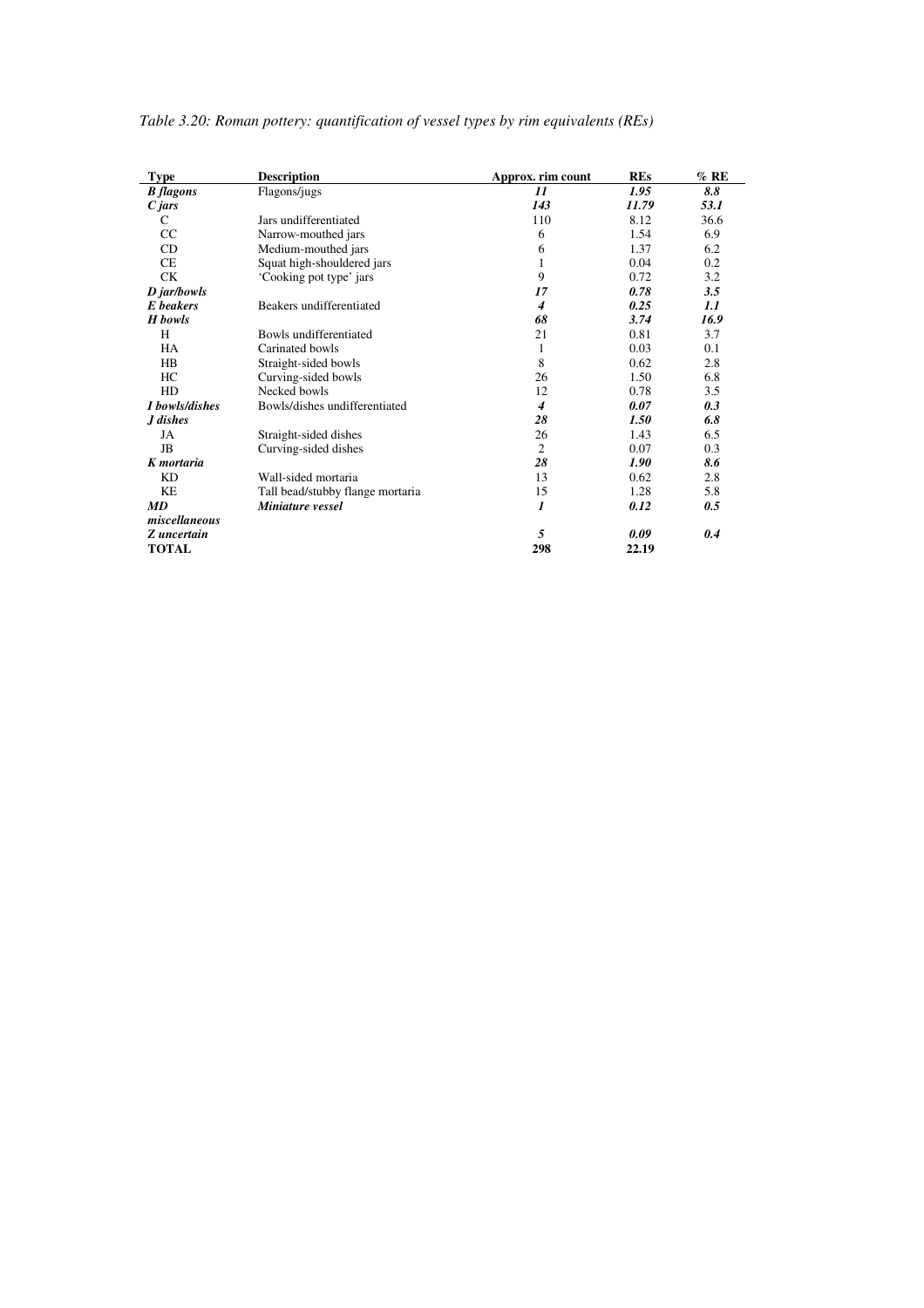| Young<br>type   | OA type | <b>Rims</b> | RE   | Date range (Young 1977) | Comment                                                                |
|-----------------|---------|-------------|------|-------------------------|------------------------------------------------------------------------|
| C38             | FD      |             |      | AD 340-400              | Present, no rims                                                       |
| C <sub>45</sub> | HC      |             | 0.04 | AD 270-400              | Date range almost certainly AD 240-400                                 |
| C <sub>46</sub> | HС      | 8           | 0.45 | AD 340-400              | An earlier start date is suggested at Lower Farm,<br>Nuneham Courtenay |
| C <sub>49</sub> | HC.     |             | 0.03 | AD 240-400              |                                                                        |
| C51             | HC      | 12          | 0.78 | AD 240-400              |                                                                        |
| C52             | HС      | 1           | 0.08 | AD 350-400              |                                                                        |
| C <sub>68</sub> | HС      | 2           | 0.14 | AD 300-400              |                                                                        |
| C75             | HD      | 12          | 0.78 | AD 325-400              |                                                                        |
| C76             | HD      |             |      | AD 340-400              | Present, no rim                                                        |
| C77             | HD      |             |      | AD 340-400              | Present, no rim                                                        |
| C82             | HA      |             | 0.03 | AD 325-400              |                                                                        |
| C94             | JA      |             | 0.09 | AD 300-400              |                                                                        |
| C97             | KD      | 13          | 0.62 | AD 240-400              |                                                                        |
| <b>Total</b>    |         | 52          | 3.04 |                         |                                                                        |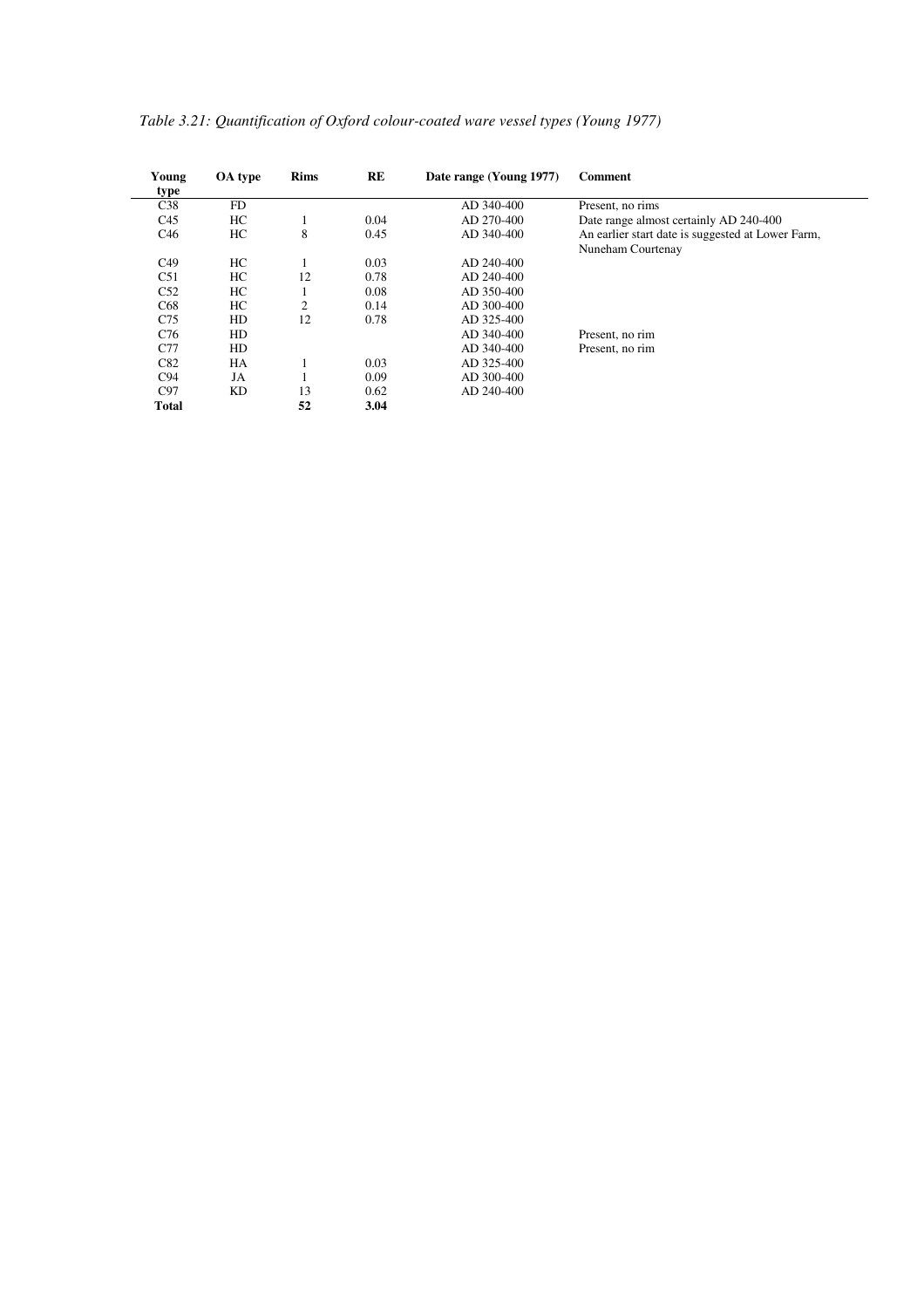*Table 3.22: Post-Roman pottery occurrence by number and weight (g) of sherds per context by fabric type* 

|              |                       |                | Early/middle<br>Saxon |   | OXAC         |     | <b>WA38</b> |                | <b>OXAG</b> |     | <b>OXCL</b> |     | WHEW  |
|--------------|-----------------------|----------------|-----------------------|---|--------------|-----|-------------|----------------|-------------|-----|-------------|-----|-------|
|              | <b>Trench Feature</b> | No.            | Wt(g)                 |   | No. Wt $(g)$ | No. | Wt(g)       | No.            | Wt(g)       | No. | Wt(g)       | No. | Wt(g) |
|              | Topsoil               |                |                       |   |              |     |             |                |             |     | 6           |     |       |
| 2            | Colluvium             |                |                       |   |              | 10  | 60          |                |             |     |             |     |       |
| 3            | Colluvium             | $\mathfrak{D}$ | 3                     | 3 | 30           | 89  | 1527        | 8              | 163         |     |             |     |       |
| 4            | Pit 4003              |                |                       |   |              |     | 143         |                |             |     |             |     |       |
| 5            | Topsoil               |                |                       |   |              |     |             |                |             |     |             |     | 59    |
| 6            | Pit 6011              |                |                       |   |              | 3   | 28          |                |             |     |             |     |       |
| 6            | Unstratified          |                |                       |   |              |     |             | $\overline{c}$ | 3           |     |             |     |       |
| <b>Total</b> |                       | $\mathbf{2}$   | 3                     | 3 | 30           | 103 | 1758        | 10             | 166         |     | 6           | 2   | 66    |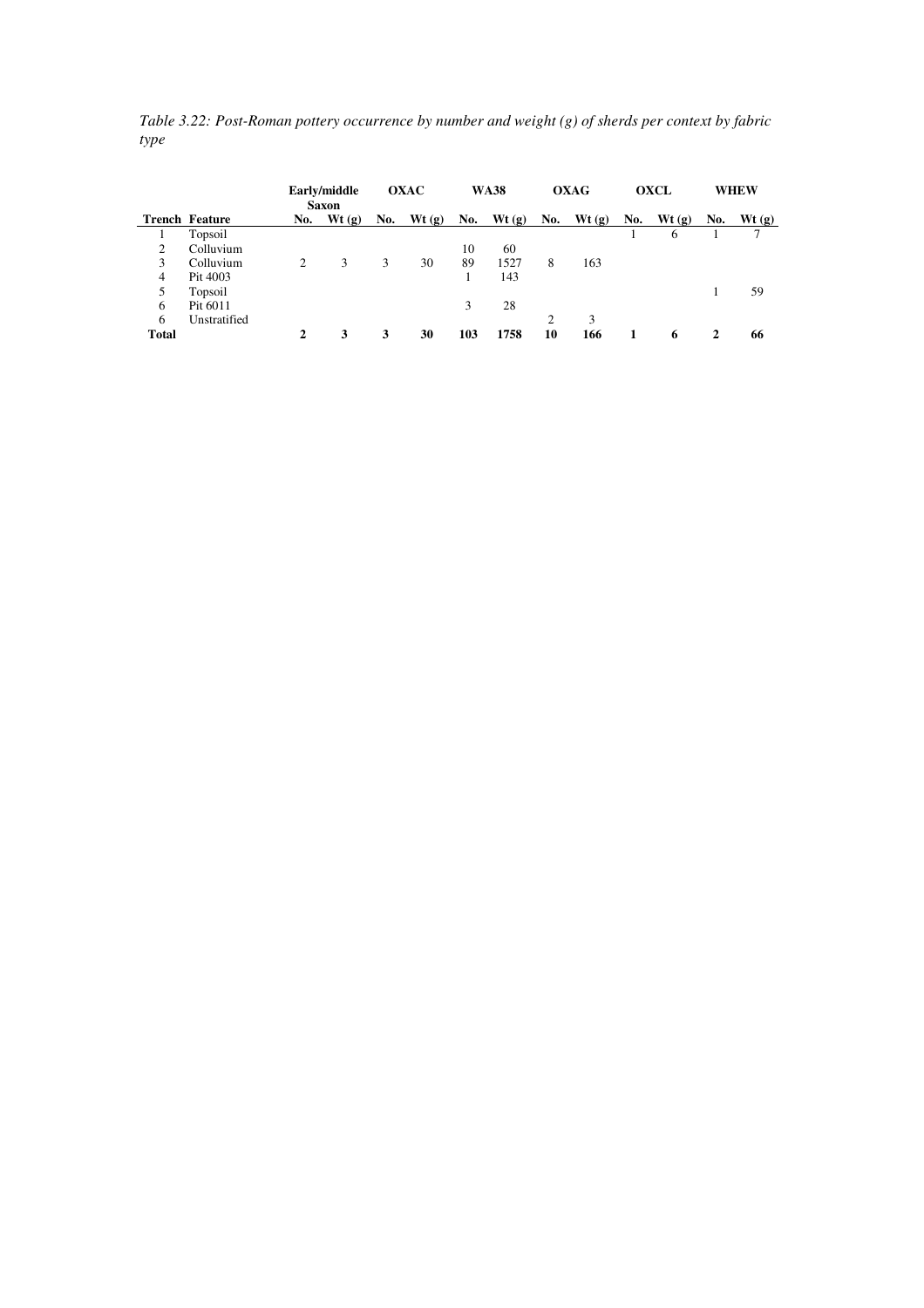### *Table 3.23: Structural and amorphous fired clay*

|                                  |     | <b>Structural</b> | <b>Amorphous</b> |              |  |  |
|----------------------------------|-----|-------------------|------------------|--------------|--|--|
| <b>Phase</b>                     | No. | Weight $(g)$      | No.              | Weight $(g)$ |  |  |
| Late Bronze Age                  |     |                   |                  |              |  |  |
| Early Iron Age                   |     | 12                |                  | 4            |  |  |
| Middle Iron Age                  | 16  | 82                |                  |              |  |  |
| Late Iron Age/early Roman period |     |                   |                  |              |  |  |
| Roman/medieval                   |     |                   |                  | 20           |  |  |
| Post-medieval period             |     |                   | 3                | 10           |  |  |
| <b>Total</b>                     | 18  | 98                | 10               | 43           |  |  |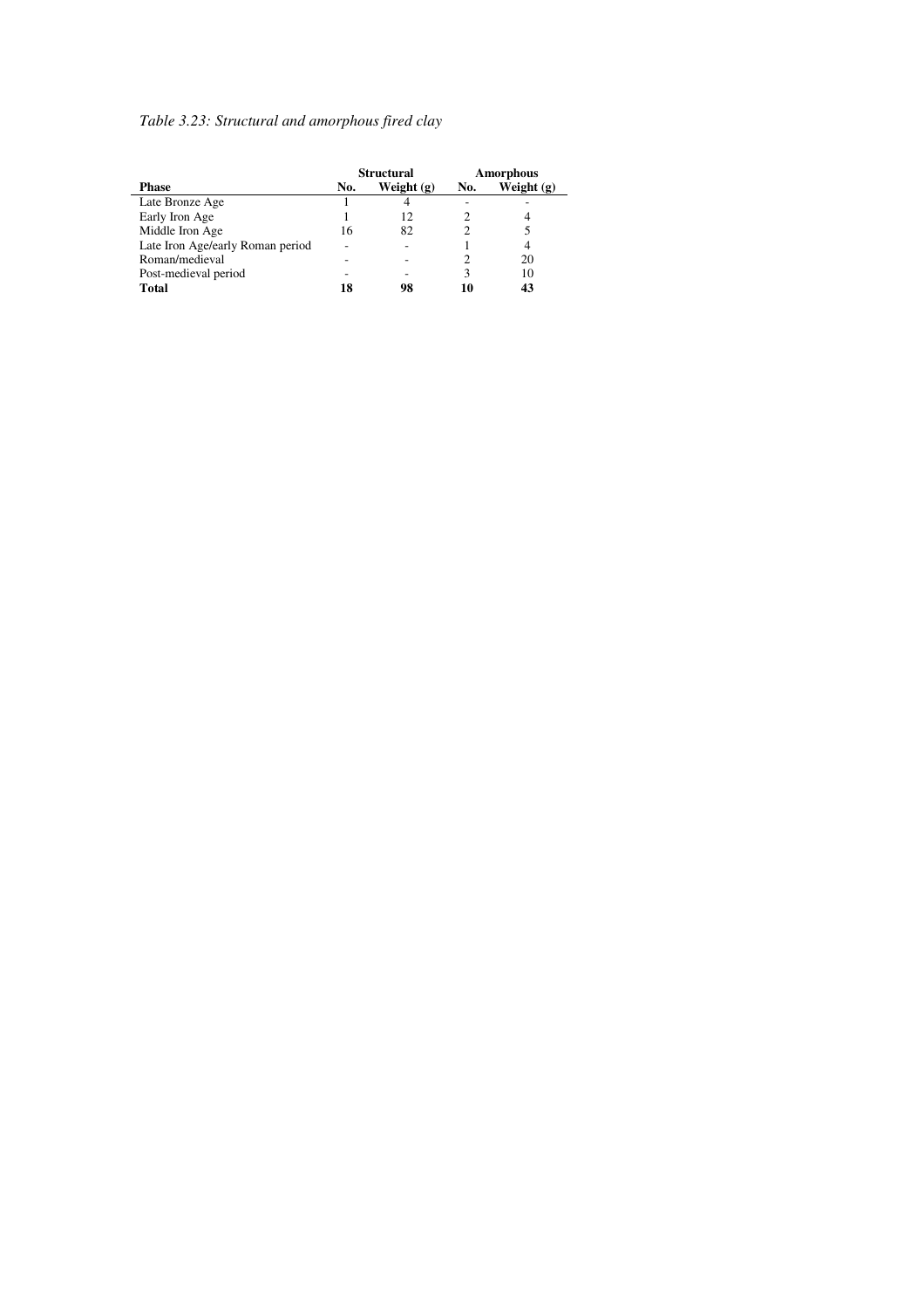|  | Table 3.24: Fired clay blocks and ceramic building material |  |
|--|-------------------------------------------------------------|--|
|  |                                                             |  |

|               |     | <b>Fired clay block</b> | <b>CBM</b> (RB/ probable<br>RB) |       |     | CBM (post-med) |
|---------------|-----|-------------------------|---------------------------------|-------|-----|----------------|
| <b>Trench</b> | No. | Wt(g)                   | No.                             | Wt(g) | No. | Wt(g)          |
|               | 4   | 250                     | 17                              | 2618  | 17  | 518            |
|               | 10  | 680                     | 21                              | 656   | 2   | 30             |
| 3             | 13  | 226                     | 31                              | 378   | 3   | 32             |
| 4             |     |                         | 3                               | 92    |     | 46             |
| Unstratified  |     |                         |                                 |       |     | 25             |
| <b>Total</b>  | 27  | 1156                    | 72                              | 3744  | 26  | 651            |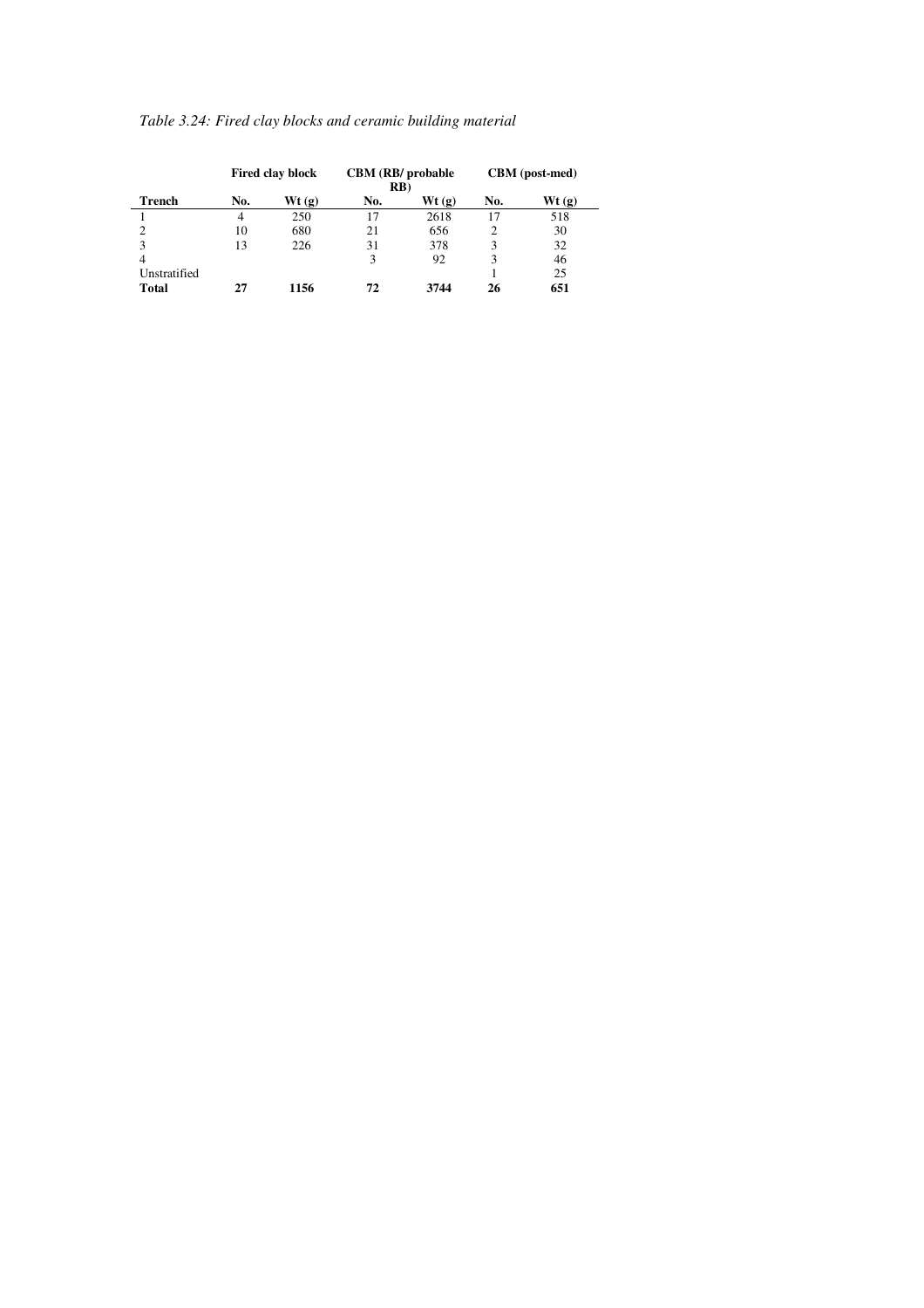| Fabric         | <b>Summary description</b>                                 | No. fragments | Weight $(g)$ |
|----------------|------------------------------------------------------------|---------------|--------------|
| A1             | Moderate rounded sand, occasional flint, chalk and oxides  | 16            | 1866         |
| A <sub>2</sub> | Sparse-moderate fine sand, occasional chalk                |               | 846          |
| A <sub>3</sub> | As A1, but moderate-abundant sand and sparse ?clay pellets |               | 332          |
| A4             | Moderate sand, sparse-moderate grog                        | h.            | 114          |
| А              | Moderate sand, otherwise unspecified                       | 38            | 586          |
| <b>Total</b>   |                                                            | 72            | 3744         |

*Table 3.25: Fabrics of Roman and probable Roman ceramic building material*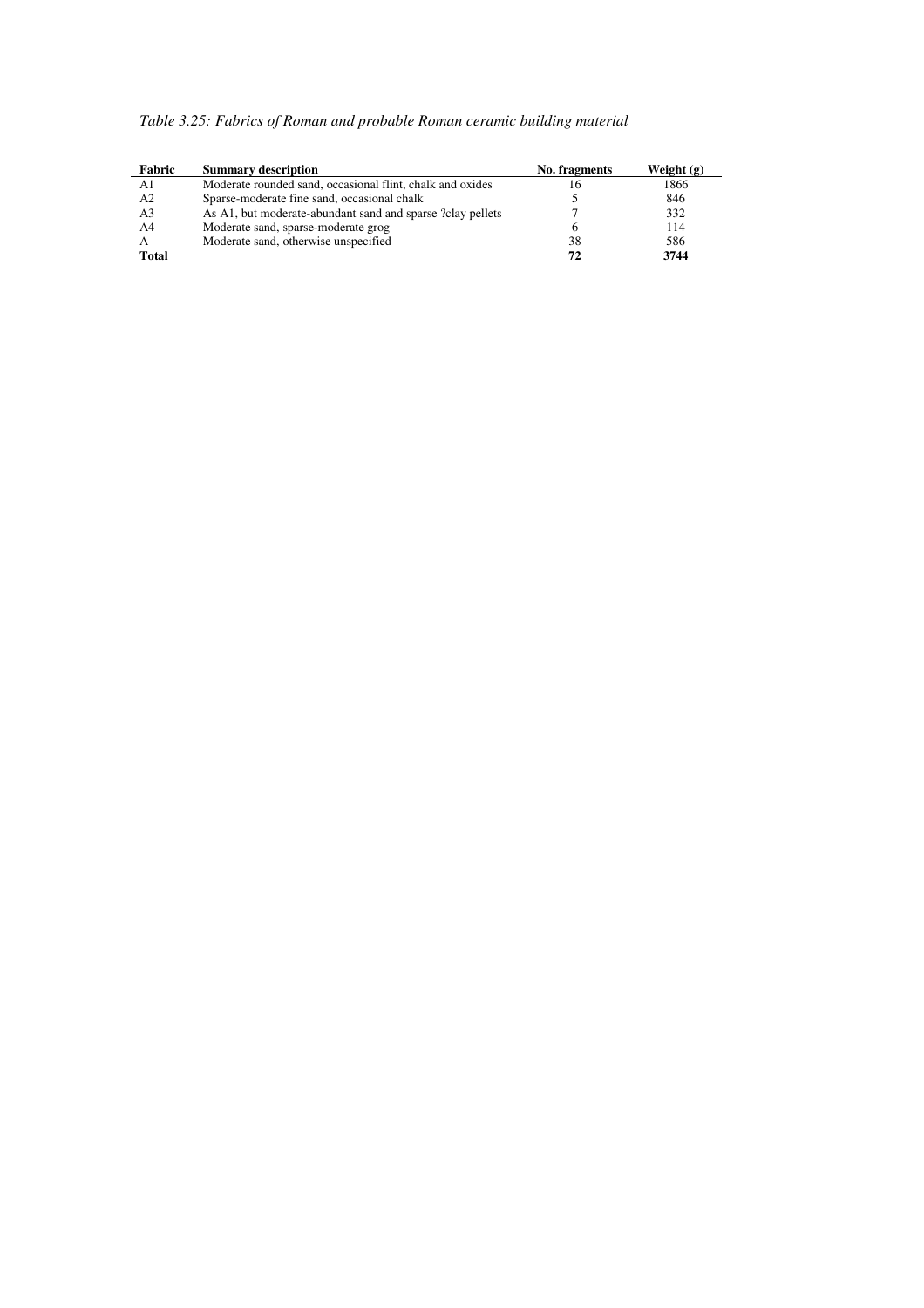| <b>Phase</b>              | Tools | Transport | Personal | Household      | Door         | Security | Structural | Nails          | Binding        | Misc   | Unknown        | Total |
|---------------------------|-------|-----------|----------|----------------|--------------|----------|------------|----------------|----------------|--------|----------------|-------|
| Early Iron Age            |       |           |          |                |              |          |            | $\overline{2}$ |                |        |                | 2     |
| Middle Iron Age           |       |           |          |                |              |          |            | 3              |                | 2      | $\overline{c}$ |       |
| Late Iron Age/early Roman |       |           |          |                |              |          |            |                |                |        |                |       |
| Late Roman                |       |           | 3        |                |              |          |            | 30             |                | 9      | 3              | 46    |
| Roman/medieval            |       |           |          |                |              |          |            | $\mathcal{I}$  |                | 4      | $\overline{4}$ | 17    |
| Medieval                  | 3     | 2         | 2        | $\overline{4}$ |              | 1        | 3          | 27             | $\overline{2}$ | $\tau$ | 9              | 61    |
| Post-medieval             |       |           | 2        |                |              |          |            |                |                |        |                | 3     |
| Unstratified              |       |           |          |                |              |          |            |                |                |        |                |       |
| <b>Total</b>              | 3     | 3         | 8        | 4              | $\mathbf{2}$ | 1        | 4          | 70             | $\mathbf{2}$   | 23     | 18             | 138   |